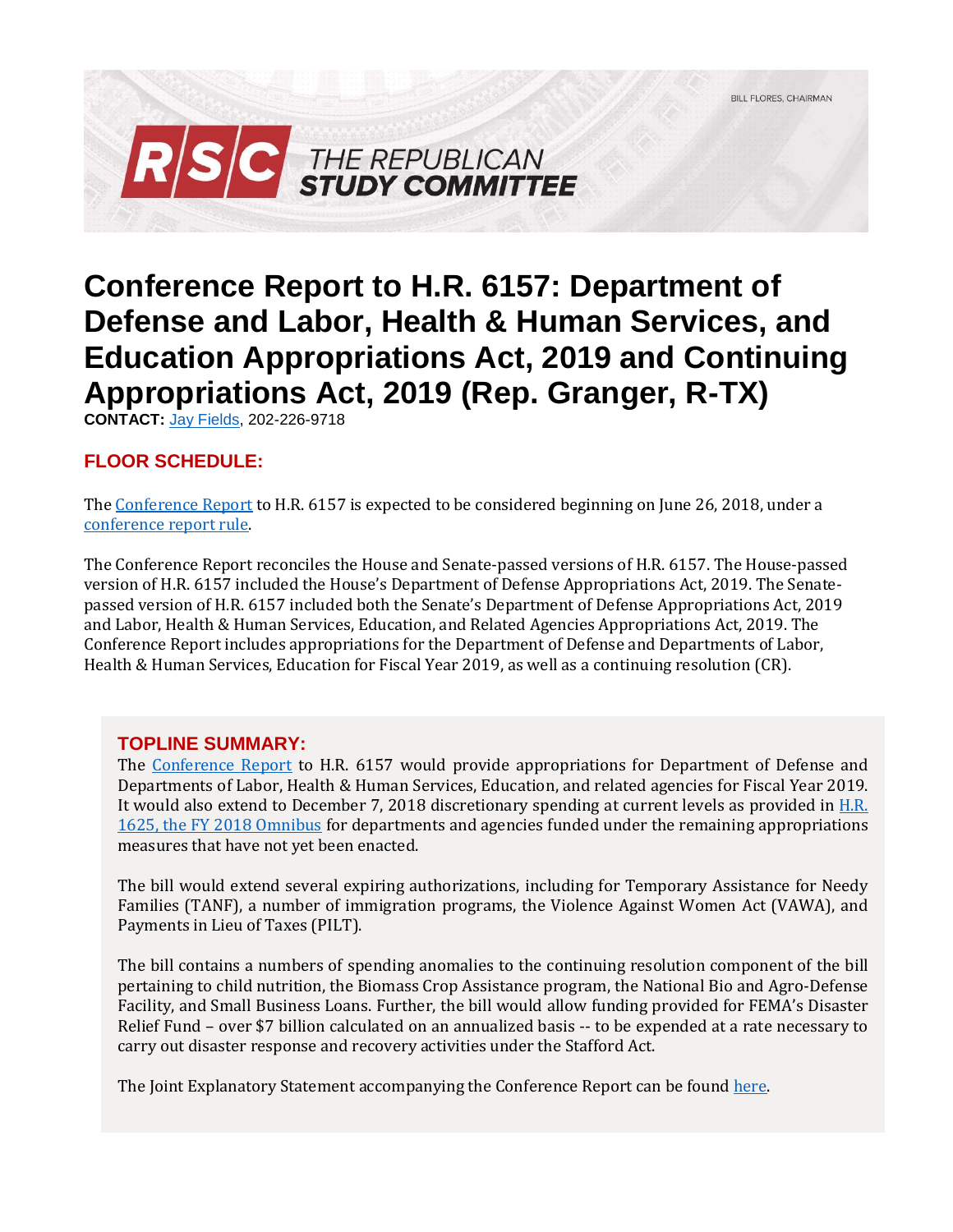A summary of the Defense division of the Conference Report provided by the House Appropriations Committee can be found [here.](https://appropriations.house.gov/uploadedfiles/minibus_2_-_fy_2019_defense_appropriations_bill_-_summary.pdf) A summary of the Labor-HHS-Education division of the Conference Report provided by the House Appropriations Committee can be found [here.](https://appropriations.house.gov/uploadedfiles/minibus_2_-_fy_2019_labor_hhs_appropriations_bill_-_summary.pdf)

The Legislative Bulletin for the House version of the Defense Appropriations bill (H.R. 6157) can be foun[d here.](https://rsc-walker.house.gov/sites/republicanstudycommittee.house.gov/files/wysiwyg_uploaded/LB_DOD_Approps_FY_2019_06252018_FINAL.02.pdf) The House did not consider it[s Committee-reported](https://www.congress.gov/115/bills/hr6470/BILLS-115hr6470rh.pdf) Labor, Health & Human Services, Education, and Related Agencies Appropriations Act, 2019.

# **COST:**

The Congressional Budget Office (CBO) prepared an [estimate](https://www.cbo.gov/system/files?file=2018-09/hr6157.pdf) for each Division of the bill (Division A: DOD appropriations; Division B: Labor, HHS, and Education appropriations; and Division C: Continuing appropriations and program extensions).

The estimate incorporates enactment of the [Conference Report for H.R. 5895, the "minibus"](https://gallery.mailchimp.com/d4254037a343b683d142111e0/files/62ee4526-43bf-4352-8a26-e708427e8d61/LB_Minibus_EW_Leg_MilCon_FY19_Conference_Report_FINAL.pdf) for Energy and Water, Legislative Branch, and Military Construction and Veterans Affairs Appropriations Act, 2019. H.R. 5895 was passed by the Senate on September 12, 2018, and the House on September 13, 2018. The President signed, and H.R. 5895 was enacted, on September 21, 2018. Enactment of H.R. 5895 overrides the continuing appropriations provided under H.R. 6157 for Energy and Water, Legislative Branch, and Military Construction and Veterans Affairs.

According to the estimate, the bill would provide a net total of \$1.237 trillion in base discretionary spending for FY 2019. This estimate is based on full year funding under Division A and B, assumed full year funding attributed to H.R. 5895, and continuing appropriations calculated on an annualized basis through the remainder of the FY 2019. Of this total, approximately \$646.9 billion is for defense purposes and \$590.2 billion is for non-defense purposes.

|                                       | <b>Total Discretionary Spending</b><br>(Annualized Budget Authority, in Millions of Dollars) |                                    |                      |                                   |                                           |                 |                     |                |  |  |
|---------------------------------------|----------------------------------------------------------------------------------------------|------------------------------------|----------------------|-----------------------------------|-------------------------------------------|-----------------|---------------------|----------------|--|--|
|                                       | <b>Base</b><br><b>Defense</b>                                                                | <b>Base Non-</b><br><b>Defense</b> | Total<br><b>Base</b> | <b>Defense</b><br>0 <sub>CO</sub> | Non-<br><b>Defense</b><br>0 <sub>co</sub> | <b>Disaster</b> | Other Cap<br>Exempt | Total<br>Disc. |  |  |
| H.R.<br>6157                          | 646,901                                                                                      | 590,150                            | 1,237,051            | 68.971                            | 12,018                                    | 7,366           | 2,668               | 1,328,074      |  |  |
| <b>FY 2018</b><br>Omni                | 629,000                                                                                      | 579,000                            | 1,208,000            | 66.079                            | 12,018                                    | 7,366           | 2,952               | 1,296,415      |  |  |
|                                       |                                                                                              |                                    |                      |                                   |                                           |                 |                     |                |  |  |
| <b>This Bill</b><br>$vs$ FY18<br>Omni | $+17.901$                                                                                    | $+11.150$                          | $+29.051$            | $+2.892$                          | $\theta$                                  | $\Omega$        | $-284$              | $+31,659$      |  |  |

The President's FY 2019 budget request includes \$647 billion for base defense and \$540 billion for base non-defense, in addition to \$69 billion in defense OCO.

The bill would also provide \$81.0 billion in Global War on Terror (GWOT)/Overseas Contingency Operations (OCO) funding, \$7.366 billion in Disaster Relief funding, \$1.897 billion in Program Integrity funding, and \$771 million in 21st Century Cures Act funding that would not count against the Budget Control Act (BCA) discretionary spending caps.

Within in these amounts, Division A (DOD appropriations) would provide a net total of approximately \$646.9 billion for defense purposes and \$129 million for non-defense purposes. Division A would

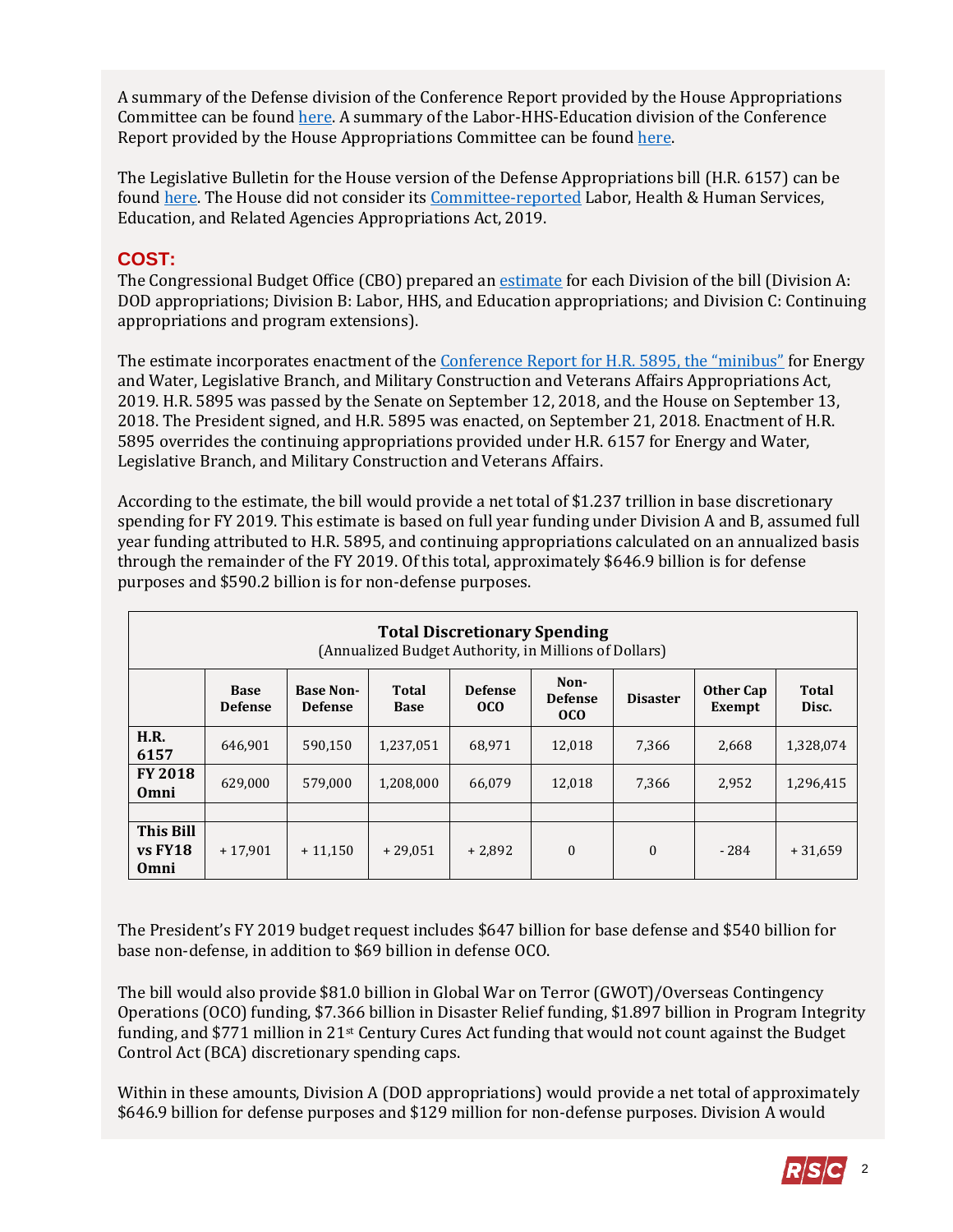provide \$67.9 billion in Global War on Terror (GWOT)/Overseas Contingency Operations (OCO) funding.

| <b>Total Division A</b> |                                           |          |           |  |  |  |  |  |  |
|-------------------------|-------------------------------------------|----------|-----------|--|--|--|--|--|--|
|                         | <b>Defense Appropriations</b>             |          |           |  |  |  |  |  |  |
|                         | Budget Authority, in Millions of Dollars) |          |           |  |  |  |  |  |  |
|                         | OCO/GWOT<br><b>Total</b><br><b>Base</b>   |          |           |  |  |  |  |  |  |
| H.R. 6156               | 606,469                                   | 67,914   | 674,383   |  |  |  |  |  |  |
| <b>FY 2018</b>          | 589,452                                   | 65,166   | 654,618   |  |  |  |  |  |  |
| <b>Omnibus</b>          |                                           |          |           |  |  |  |  |  |  |
|                         |                                           |          |           |  |  |  |  |  |  |
| This Bill vs FY18       | $+17,017$                                 | $+2,748$ | $+19,765$ |  |  |  |  |  |  |
| Omni                    |                                           |          |           |  |  |  |  |  |  |

Division B (Labor, HHS, and Education appropriations) would provide a net total of \$0 for defense purposes and \$178.08 billion for base non-defense purposes. Division B would provide \$1.897 billion in Program Integrity funding. Division B would further provide appropriations of \$866.431 billion for [appropriated entitlement](https://fas.org/sgp/crs/misc/R44582.pdf#page=16) programs funded by the bill. Including discretionary funding, the bill would provide for a total of \$1.046 trillion.

| <b>Total Division B</b><br>Labor, Health and Human Services, and Education Appropriations<br>(Budget Authority, in Millions of Dollars) |             |                      |              |  |  |  |
|-----------------------------------------------------------------------------------------------------------------------------------------|-------------|----------------------|--------------|--|--|--|
|                                                                                                                                         | <b>Base</b> | Program<br>Integrity | <b>Total</b> |  |  |  |
| H.R. 6156                                                                                                                               | 178,076     | 1,897                | 179,973      |  |  |  |
| <b>FY 2018</b><br><b>Omnibus</b>                                                                                                        | 177,100     | 1,896                | 178,996      |  |  |  |
|                                                                                                                                         |             |                      |              |  |  |  |
| This Bill vs FY18<br>Omni                                                                                                               | $+976$      |                      | + 977        |  |  |  |

The bill's overall discretionary defense and non-defense spending levels are technically in compliance with the Budget Control Act (BCA) spending caps as raised by the Bipartisan Budget Act of 2018 (BBA 2018). The pre-BBA2018 Budget Control Act caps for FY 2019 were \$562 billion for defense and \$530 billion for non-defense. The defense and non-defense caps are now \$647 billion and \$597 billion, respectively.

According to CBO, the bill contains a number [changes in mandatory programs \(CHIMPS\).](http://www.crfb.org/blogs/senate-budget-takes-issue-chimps) Because of CBO scoring conventions, an appropriations bill can offset increases in discretionary spending above the BCA spending caps by reducing mandatory spending in the first year of the budget window. These CHIMPS are often just gimmicks that either budget authority that would have not produced actual spending outlays or simply shift the timing of mandatory spending to the following fiscal year.

Notably, Division B contains two Children's Health Insurance Program (CHIP) CHIMPS. Section 529 would rescind \$2.061 billion in budget authority from CHIP's Children's Health Insurance Fund, but would produce *zero* reduction in outlays because the funding would not have been spent anyway. Additionally, Section 527 would shift \$5.654 billion in budget authority from CHIP's Child Enrollment Contingency Fund from FY 2019 to FY 2020, again producing *zero* outlay reductions. Members and

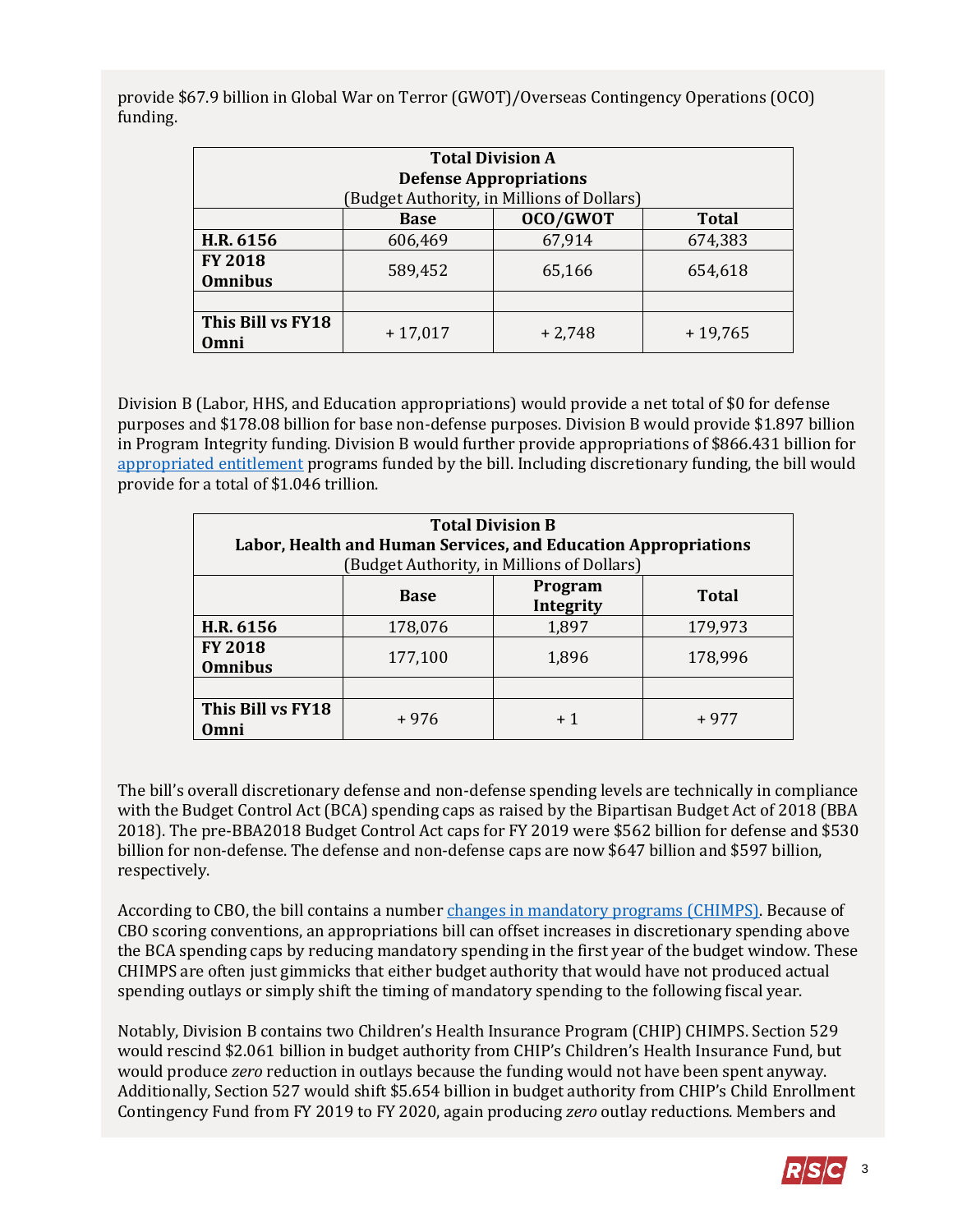staff may recall that H.R. [3, the Spending Cuts to Expired and Unnecessary Programs Act,](https://gallery.mailchimp.com/d4254037a343b683d142111e0/files/376dd896-10c6-4525-a46c-6f17ad57f7b0/LB_H.R_3_rescission_Bill_1_FINAL.pdf) which passed the House but failed on a procedural vote prior to a final passage vote in the Senate, [aimed to rescind](https://gallery.mailchimp.com/d4254037a343b683d142111e0/files/376dd896-10c6-4525-a46c-6f17ad57f7b0/LB_H.R_3_rescission_Bill_1_FINAL.pdf#page=8)  [budget authority from these accounts](https://gallery.mailchimp.com/d4254037a343b683d142111e0/files/376dd896-10c6-4525-a46c-6f17ad57f7b0/LB_H.R_3_rescission_Bill_1_FINAL.pdf#page=8) to prevent future use as gimmicks. According t[o Politico,](https://subscriber.politicopro.com/health-care/article/2018/09/role-reversal-democrats-agree-to-childrens-health-cutbacks-they-once-decried-795674) "Democrats say they are embracing the budgetary maneuver because it frees up billions of dollars to be reinvested in other health, education and labor programs, while Trump's version of the cutbacks would have eliminated the spending outright."

Division C would continue a Crime Victims Fund CHIMP gimmick from Section 510 [of Division B of the](https://www.congress.gov/115/bills/hr1625/BILLS-115hr1625enr.pdf#page=90)  [FY 2018 Omnibus measure.](https://www.congress.gov/115/bills/hr1625/BILLS-115hr1625enr.pdf#page=90) It would reduce FY 2019 budget authority by \$7.194 billion, shifting \$6.178 billion of it to FY 2020. In FY 2019, this would reduce outlays by only \$743 million.

Division A (Defense), providing \$606.5 billion in net base appropriations would comply with the applicable Senate 302(b) allocation. Division B (Labor-HHS-Ed) providing \$178.08 billion in net base appropriations would comply with the applicable Senate 302(b) allocation. The Senate suballocations report can be foun[d here.](https://www.congress.gov/115/crpt/srpt337/CRPT-115srpt337.pdf)

Additionally, Division A (Defense) would comply with the applicable House 302(b) allocation. Division B (Labor-HHS-Ed) would comply with the applicable House 302(b) allocation. The House suballocations report can be found [here.](https://www.congress.gov/115/crpt/hrpt897/CRPT-115hrpt897.pdf)

# **CONSERVATIVE CONCERNS:**

Conservatives may be pleased that the bill funds the Department of Defense in line with the increased Budget Control Act (BCA) cap for base discretionary spending as amended by Bipartisan Budget Act of 2018 (BBA18).

Some conservatives may object to pairing Department of Defense funding with Labor-HHS-Education funding and argue this holds national security funding hostage to low priority program funding.

Conservatives may be concerned that the bill does not contain dozens of [vital policy riders](#page-15-0) from the House-reported Labor-HHS-Education bill. Many conservatives may be concerned the House Conferees deferred to the Senate position of excluding these items across-the-board. Some examples of these riders include:

- Prohibit funding for Planned Parenthood
- Conscience Protection Act of 2018
- Prohibit the use of funds to implement, administer, enforce, or further any provision of Obamacare
- Prohibit use of funds to support research using aborted fetal tissue
- Aderholt-Kelly Amendment: prohibit discriminating against a child welfare service that refuses to provide services based on religious beliefs or moral conviction
- Prohibit use of funds for NLRB's Joint-employer rule
- Prohibit use of funding to carry out the Title X Family Planning program
- Eliminates Teen Pregnancy Prevention Grants
- Prohibit use of funds for Obamacare Marketplace "Navigators" program
- Prohibit collecting fees from exchange health plans to operate insurance exchanges
- Eliminate the CDC Climate Change program

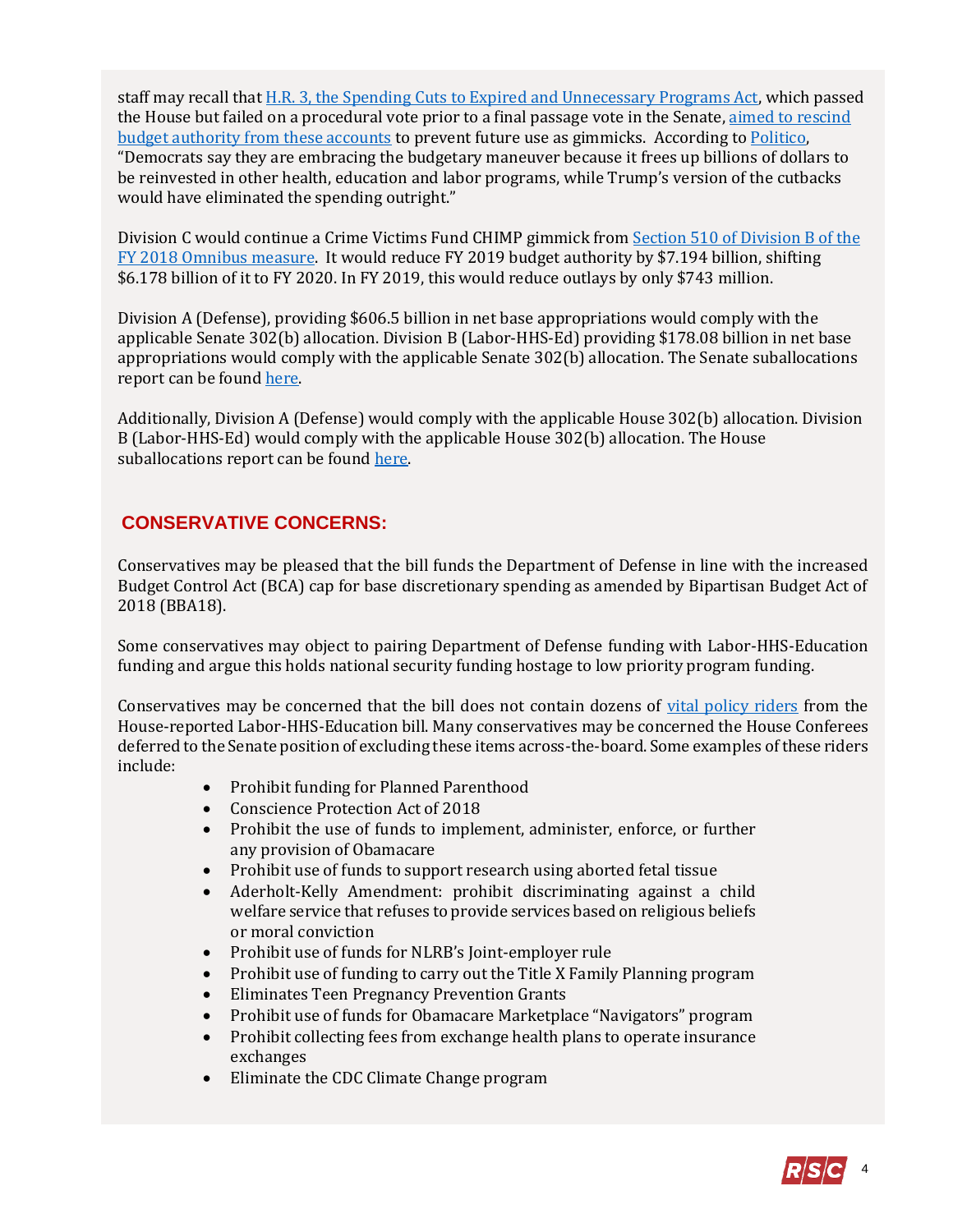Many conservatives may be concerned that the bill fails to defunded Planned Parenthood. As a consequence, the abortion provider is likely to receive [millions of the taxpayers' dollars](#page-14-0) appropriated by this bill.

Conservatives may be concerned that \$178 billion in discretionary appropriations is provided under the Labor-HHS-Education division of the bill. For comparison sake, FY 2017 funding was \$161 billion.

As explained above in the Cost section, Conservatives may be concerned that bill contains billions of dollars in phony CHIMPs offsets that reduce mandatory spending on paper (but produce little to no actual mandatory spending savings) and are used to boost discretionary spending that will produce billions of dollars in actual spending outlays.

Some conservatives may be concerned that the President requeste[d one littoral combat ship,](https://comptroller.defense.gov/Portals/45/Documents/defbudget/fy2019/FY2019_Budget_Request.pdf#page=9) at a cost of approximately \$1.3 billion, whereas the bill would fund the procurement of three according to th[e House](https://appropriations.house.gov/uploadedfiles/minibus_2_-_fy_2019_defense_appropriations_bill_-_summary.pdf)  [Appropriations Committee summary](https://appropriations.house.gov/uploadedfiles/minibus_2_-_fy_2019_defense_appropriations_bill_-_summary.pdf) of the Defense portion of the Conference Report.

Conservatives may be concerned that [Congressionally Directed Medical Research Program \(CDMRP\)](http://www.crs.gov/Reports/IF10349?source=search&guid=0e87c51078bc4599ab29d3c961428341&index=0) is funded at \$1.674 billion, while the president's budget request is zero. According to Taxpayers for [Common Sense,](http://public.cq.com/docs/weeklyreport/weeklyreport-000004132596.html) "These programs are clearly earmarks and therefore take money away from other necessary Defense Department functions."

Conservatives may be concerned the bill directs that up to \$1 million from Operation and Maintenance, Navy shall be available for transfer to the John C. Stennis Center, a program that has little to do with military readiness.

Some conservatives may be concerned that the bill would extend the Violence Against Women Act (VAWA) through December 7, 2018, which would extended protections to individuals based on sexual orientation and gender identity.

Some conservatives may be concerned the bill includes authorizing language related to the separation of families of illegal immigrants detained at the border without including important provisions from the House L-HHS Appropriations bill that would actually provide a legislative solution to the problem.

Many conservatives may be concerned that this is yet another spending bill that fails to adequately fund the border wall. President Trump has tweeted his frustration with this:



#### Donald J. Trump @ @realDonaldTrump · Sep 15

When will Republican leadership learn that they are being played like a fiddle by the Democrats on Border Security and Building the Wall? Without Borders, we don't have a country. With Open Borders, which the Democrats want, we have nothing but crime! Finish the Wall!



#### **Donald J. Trump ©** @realDonaldTrump · Sep 20

I want to know, where is the money for Border Security and the WALL in this ridiculous Spending Bill, and where will it come from after the Midterms? Dems are obstructing Law Enforcement and Border Security. REPUBLICANS MUST **FINALLY GET TOUGH!** 

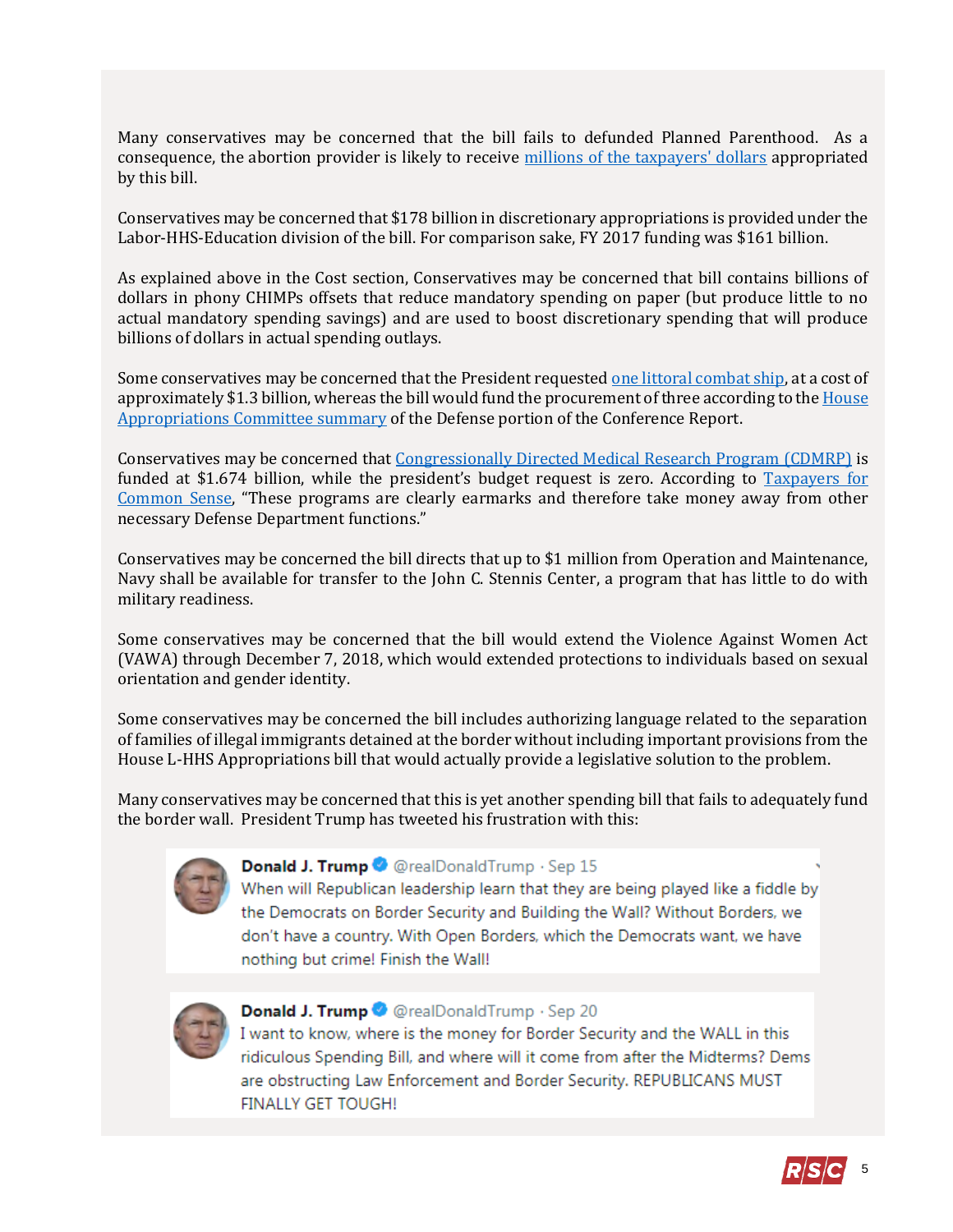- **Expand the Size and Scope of the Federal Government?** Yes, the bill would increase spending above current levels.
- **Encroach into State or Local Authority?** Some conservatives may believe that some of the programs funded by the bill encroach into state and local authority.
- **Delegate Any Legislative Authority to the Executive Branch?** No.
- **Contain Earmarks/Limited Tax Benefits/Limited Tariff Benefits?** No, according to the Conference Report.

# **DETAILED SUMMARY AND ANALYSIS:**

## **Division A: Department of Defense Appropriations Act, 2019**

Division A would provide a net total of \$674.383 billion in Fiscal Year 2019 discretionary budget authority. Net total base discretionary budget authority that would be provided by the bill -- that is subject to the Budget Control Act (BCA) discretionary spending caps (as increased by the Bipartisan Budget Act of 2018 (BBA18)) – is \$606.469 billion.

*Net Total Base Discretionary Budget Authority In Millions of Dollars*

| <b>FY18</b><br><b>Enacted</b> | <b>FY19</b><br><b>President's</b><br><b>Request</b> | <b>FY19</b><br><b>Conference</b> | <b>FY19 vs 18</b><br><b>Enacted</b> | FY19 vs<br>President |
|-------------------------------|-----------------------------------------------------|----------------------------------|-------------------------------------|----------------------|
| 589,452                       | 607,394                                             | 606,469                          | $+17,017$                           | $-925$               |

The bill also includes \$67.914 billion in Overseas Contingency Operations (OCO/GWOT) funding that is exempt from the BCA spending caps. This is nearly the same as the President's Defense OCO request for the bill.

| <b>Total Department of Defense Appropriations</b><br>In Millions of Dollars |         |  |  |  |  |
|-----------------------------------------------------------------------------|---------|--|--|--|--|
| <b>Base Appropriations</b>                                                  | 606,512 |  |  |  |  |
|                                                                             |         |  |  |  |  |
| <b>OCO</b> Appropriations                                                   | 68,079  |  |  |  |  |
|                                                                             |         |  |  |  |  |
| <b>Total FY 2019 DOD Appropriations</b>                                     | 674,591 |  |  |  |  |

**Civilian Pay Increase:** The bill includes funding to provide for a 1.9 percent pay raise for civilian employees of the Department of Defense and other agencies funded by the bill. President Trump [recently](https://www.whitehouse.gov/briefings-statements/text-letter-president-speaker-house-representatives-president-senate-32/) used his authority to cancel the automatic pay increase for civilian federal workers, a policy that would be overridden by the bill.

**Army Corps of Engineers Restructuring**: the Conference Report would provide no funding to implement the [President's proposal](https://www.performance.gov/GovReform/Reform-and-Reorg-Plan-Final.pdf#page=32) to move the Army Corps' of Engineer's Civil Works program out of the Corps with navigation going to the Transportation Department for infrastructure grants and all other accounts going to the Interior Department. The proposal was made as part of a package of agency reforms and reorganization

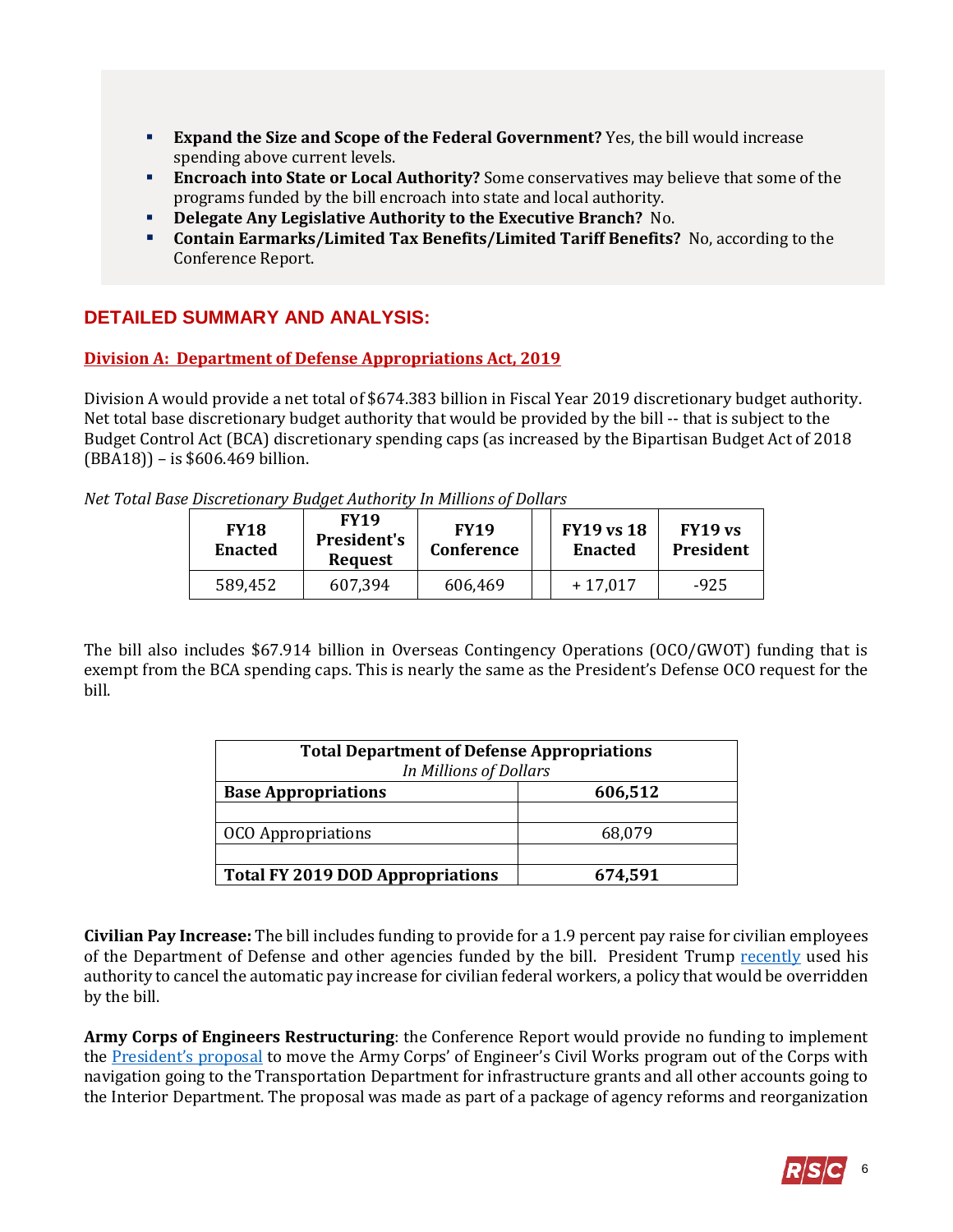recommendations titled "Delivering Government Solutions in the 21st Century", many of which have been applauded by conservatives.

According to the Joint Explanatory Statement: "The conferees are opposed to the reorganization as it could ultimately have detrimental readiness and operational impacts on Department of Defense functions and activities, to include USACE support to ongoing military operations, international partners, and support to United States military installations around the world."

## **Title I: Active, Reserve, And National Guard Military Personnel**

*Net Total Discretionary in Millions of Dollars*

| <b>FY18</b><br><b>Enacted</b> | <b>FY19</b><br><b>President's</b><br><b>Request</b> | <b>FY19</b><br>Conference | <b>FY19 vs 18</b><br><b>Enacted</b> | FY19 vs<br>President |
|-------------------------------|-----------------------------------------------------|---------------------------|-------------------------------------|----------------------|
| 133,367                       | 140,689                                             | 138,537                   | $+5,170$                            | -2,152               |

Military Personnel would be appropriated \$138.537 billion, a level that is \$2.1 billion million below President Trump's budget request and \$5.2 billion above the FY 2018 enacted level.

**Military Personnel End Strength:** The bill would provide funding to support end-strength levels of 16,400 above those authorized in FY 2018 and the same as President Trump's budget request. A summary of endstrength personnel levels is below and a more detailed table can be found in th[e Joint Explanatory Statement:](https://docs.house.gov/billsthisweek/20180910/Joint%20%20Statement.pdf#page=13)

| End<br><b>Strength</b>          | <b>FY18 Enacted</b> | <b>FY19</b><br><b>President's</b><br><b>Request</b> | <b>FY19 House</b><br>Level | New FY19 vs<br><b>18 Enacted</b> | New FY19 vs<br><b>President</b> |
|---------------------------------|---------------------|-----------------------------------------------------|----------------------------|----------------------------------|---------------------------------|
| Total,<br>Active<br>Forces      | 1,322,500           | 1,338,100                                           | 1,338,100                  | $+15,600$                        | $\boldsymbol{0}$                |
| Total,<br>Selected<br>Reserve   | 816,900             | 817,700                                             | 817,700                    | $+800$                           | $\boldsymbol{0}$                |
| Total,<br>Military<br>Personnel | 2,139,400           | 2,155,800                                           | 2,155,800                  | $+16,400$                        | $\boldsymbol{0}$                |

**Military Pay Raise:** The bill would provide funding to increase pay for all military personnel by 2.6 percent effective January 1, 2019.

## **Title II: Operation and Maintenance**

*Net Total Discretionary in Millions of Dollars*

| <b>FY18</b><br><b>Enacted</b> | <b>FY19</b><br><b>FY19</b><br>President's<br>Conference<br><b>Request</b><br>Level |         | <b>FY19 vs 18</b><br><b>Enacted</b> | FY19 vs<br>President |
|-------------------------------|------------------------------------------------------------------------------------|---------|-------------------------------------|----------------------|
| 188,245                       | 199,469                                                                            | 193,682 | +5.437                              | -5.787               |

Operation and Maintenance (O&M) would be appropriated \$193.682 billion, a level that is \$5.787 billion below President Trump's budget request and \$5.437 billion above the FY 2018 enacted level.

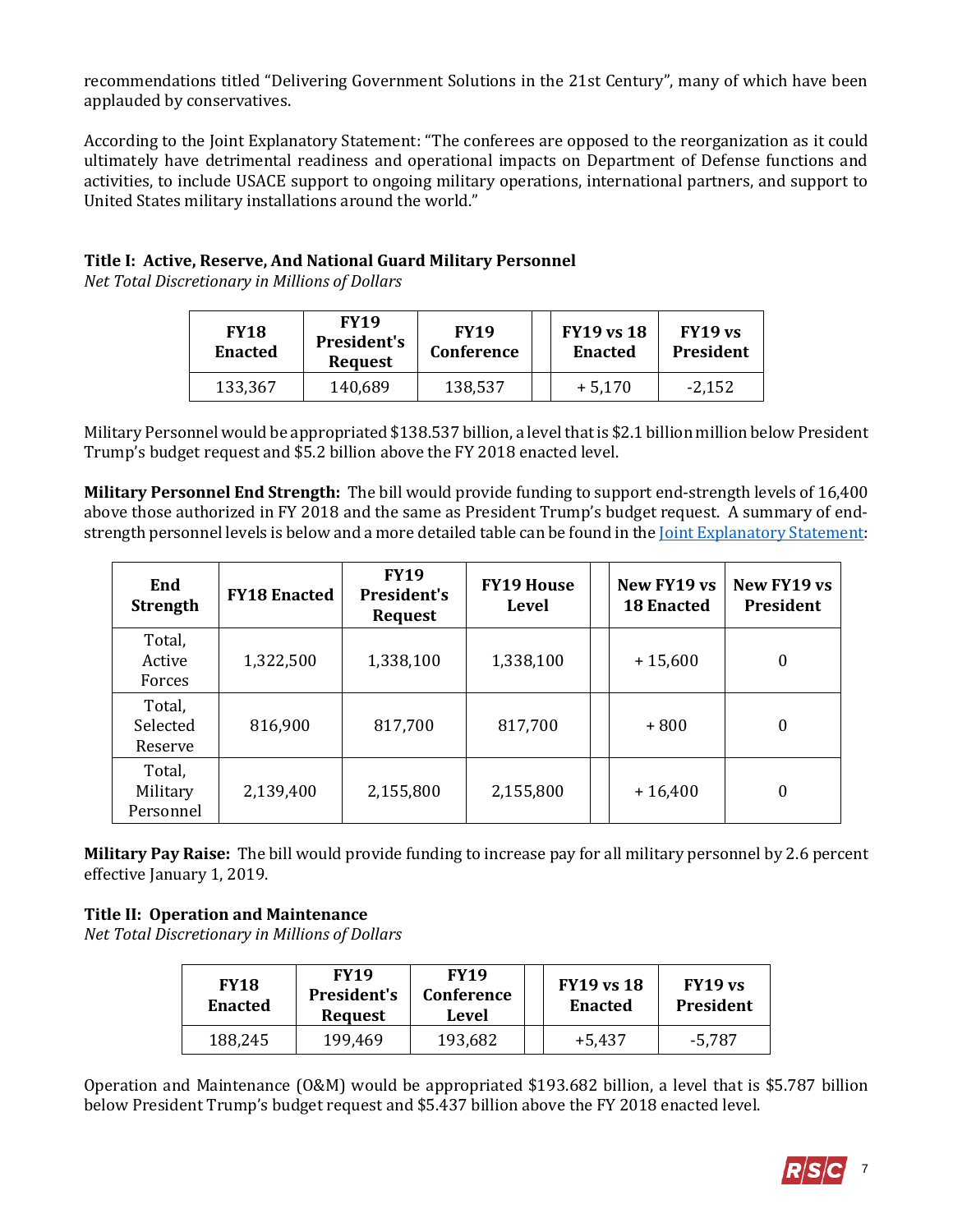A detailed table of O&M base appropriations can be found in the [Joint Explanatory Statement.](https://docs.house.gov/billsthisweek/20180910/Joint%20%20Statement.pdf#page=53)

According to the [Statement of Administration Policy](https://www.whitehouse.gov/omb/statements-of-administration-policy/) to the House-passed FY 2019 DOD Appropriations Act that would have appropriated \$197.4 billion to O&M (approximately \$3.8 billion more than this Conference Report), the "Administration strongly objects…to the \$3 billion reduction to the Services' Operation and Maintenance (O&M) accounts." Thus, one could assume the Administration would object to this level that is even lower.

**Security Assistance Programs:** According to the <u>Joint Explanatory Statement</u>, "the conferees direct the Secretary of Defense to conduct a review of security assistance programs, including, but not limited to, security cooperation programs authorized in Section 333 of the National Defense Authorization Act for Fiscal Year 2017, border security assistance programs authorized by Section 1226 of the National Defense Authorization Act for Fiscal Year 2016 as modified, and the Coalition Support Fund authorized by Section 1223 of the National Defense Authorization Act for Fiscal Year 2008 as modified."

## **Title III: Procurement**

*Net Total Discretionary in Millions of Dollars*

| <b>FY18</b><br><b>Enacted</b> | <b>FY19</b><br><b>FY19</b><br><b>President's</b><br>Conference<br>Level<br><b>Request</b> |         | <b>FY19 vs 18</b><br><b>Enacted</b> | FY19 vs<br>President |  |
|-------------------------------|-------------------------------------------------------------------------------------------|---------|-------------------------------------|----------------------|--|
| 133,868                       | 130,564                                                                                   | 135,362 | $+1,494$                            | +4.798               |  |

Procurement would be appropriated \$135.362 billion, a level that is \$4.798 billion above President Trump's budget request and \$1.494 billion above the FY 2018 enacted level.

A detailed table of Procurement base appropriations can be found in the [Joint Explanatory Statement.](https://docs.house.gov/billsthisweek/20180910/Joint%20%20Statement.pdf#page=117)

Some conservatives may be concerned that the President requested [one littoral combat ship,](https://comptroller.defense.gov/Portals/45/Documents/defbudget/fy2019/FY2019_Budget_Request.pdf#page=9) at a cost of approximately \$1.3 billion, whereas the bill would fund the procurement of three according to the [House](https://appropriations.house.gov/uploadedfiles/minibus_2_-_fy_2019_defense_appropriations_bill_-_summary.pdf)  [Appropriations Committee summary](https://appropriations.house.gov/uploadedfiles/minibus_2_-_fy_2019_defense_appropriations_bill_-_summary.pdf) of the Defense portion of the Conference Report.

The bill would not meet \$125 million of the president's request for \$222 million in procurement funding for the C-135B. The House bill would have provided no funding, while the Senate bill would have fully funded the request. According to the [Statement of Administration Policy](https://www.whitehouse.gov/wp-content/uploads/2018/06/saphr6157hr_20180626.pdf) for the House bill, "the Air Force requires the full funding level requested in the FY 2019 Budget to recapitalize its existing fleet of 1960s-era OC-135B U.S. Open Skies Treaty (OST) observation aircraft with modern, capable, and cost-effective replacements. Currently, the United States is not able to fully exercise its rights under OST because some airfields covered by OST are not accessible to the current OC-135B aircraft."

## **Title IV: Research, Development, Test and Evaluation**

*Net Total Discretionary in Millions of Dollars*

| <b>FY18</b><br><b>Enacted</b> | <b>FY19</b><br>President's<br><b>Request</b> | <b>FY19</b><br>Conference<br>Level |  | <b>FY19 vs 18</b><br><b>Enacted</b> | FY19 vs<br>President |
|-------------------------------|----------------------------------------------|------------------------------------|--|-------------------------------------|----------------------|
| 88,308                        | 91,057                                       | 94,896                             |  | $+6,588$                            | $+3,839$             |

Research, Development, Test and Evaluation (RDT&E) would be appropriated \$94.896 billion, a level that is \$3.839 billion above President Trump's budget request and \$6.588 billion above the FY 2018 enacted level.

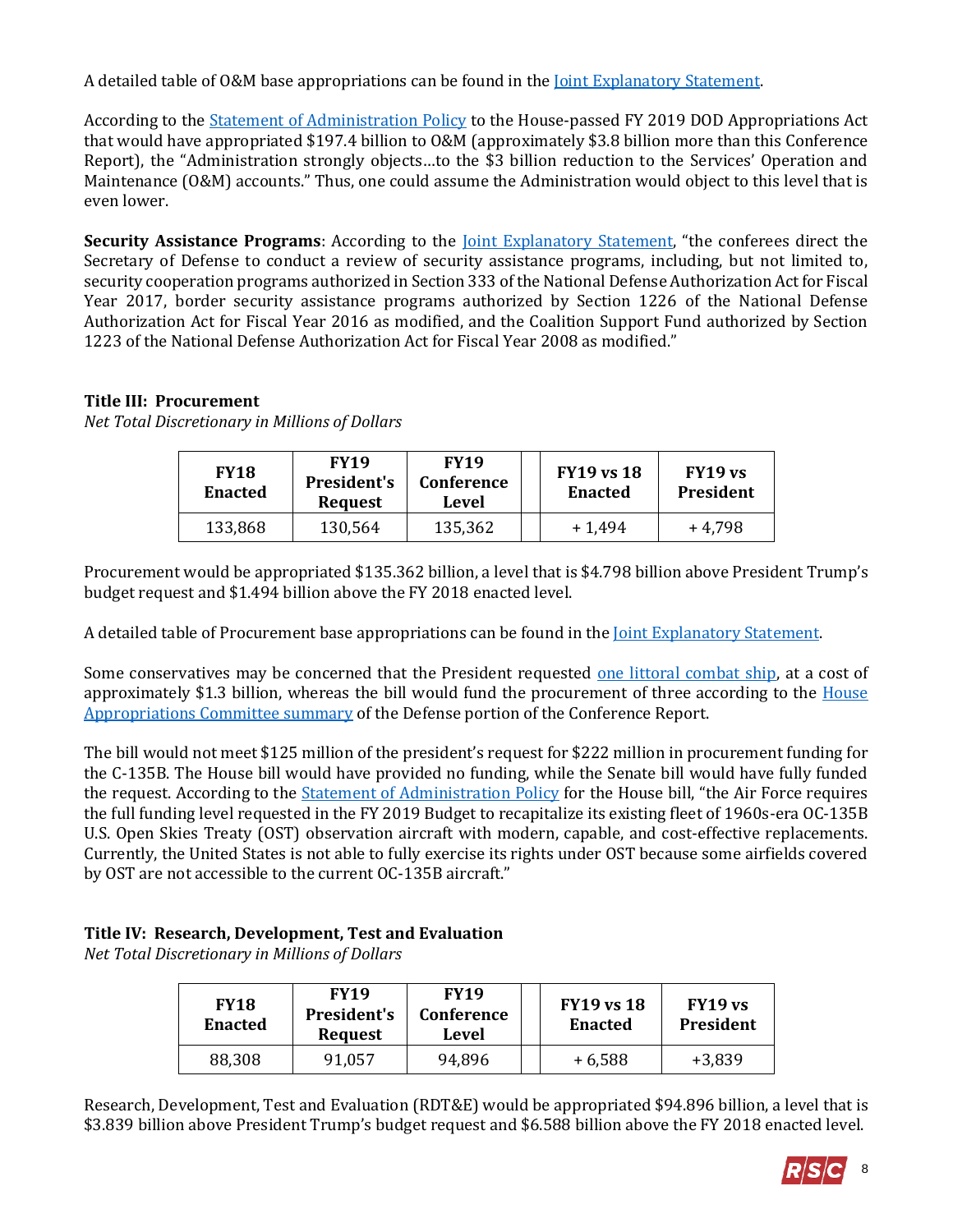A detailed table of RDT&E base appropriations can be found in the [Joint Explanatory Statement.](https://docs.house.gov/billsthisweek/20180910/Joint%20%20Statement.pdf#page=234)

**Space Solar Power Program (Air Force)**: The Conference Report does not fully fund the Administration's Space Solar Power Program, instead reducing it by \$105 million and designating it as a new start and congressional special interest item.

## **Title VI: Other Department of Defense Programs**

*Net Total Discretionary in Millions of Dollars*

| <b>FY18</b><br><b>Enacted</b> | <b>FY19</b><br><b>President's</b><br><b>Request</b> | <b>FY19 House</b><br>Level | New FY19<br>vs 18<br><b>Enacted</b> | New FY19<br>vs<br>President |  |
|-------------------------------|-----------------------------------------------------|----------------------------|-------------------------------------|-----------------------------|--|
| 36,646                        | 35,840                                              | 36,212                     | -434                                | + 373                       |  |

Other Defense Programs would be appropriated \$36.212 billion, a level that is \$373 million above President Trump's budget request and \$434 million below the FY 2018 enacted level.

**Defense Health Program:** The bill would provide \$34.007 billion for the Defense Health Program, a level that is \$287 million above President Trump's budget request and \$421 million below the FY 2018 enacted level.

The primary mission of the Defense Health Program is to "provide for worldwide medical and dental services to active forces and other eligible beneficiaries." Within this total, \$30.953 billion is for Operations and Maintenance, \$873 million is for Procurement, and \$2.18 billion is for Research, Development, Test, and Evaluation (RDT&E).

Conservatives may be concerned that as part of RDT&E, the Congressionally Directed Medical Research Program (CDMRP) is funded at \$1.674 billion, while the president's budget request is zero. Further, this amount is higher than bother the House and Senate bills -- \$775 million and \$963 million, respectively. According to [CRS](http://www.crs.gov/Reports/IF10349?source=search&guid=0e87c51078bc4599ab29d3c961428341&index=0), "Members of Congress are frequently lobbied to support adding funding to the annual defense appropriation for medical research on a wide variety of diseases and topics." While medical research is a laudable activity, some conservatives may be concerned that many of the programs funded within the CDMRP are not for military-specific conditions and are duplicative of the type of [research done](https://report.nih.gov/categorical_spending.aspx) at the National Institutes of Health (NIH). According t[o Taxpayers for Common Sense](http://public.cq.com/docs/weeklyreport/weeklyreport-000004132596.html), "These programs are clearly earmarks and therefore take money away from other necessary Defense Department functions."

The bill provides [research funding](https://docs.house.gov/billsthisweek/20180910/Joint%20%20Statement.pdf#page=333) for:

- alcohol and substance abuse disorders research
- ALS research
- alzheimer research
- autism research
- bone marrow failure disease research
- breast cancer research
- cancer research
- Duchenne muscular dystrophy research
- Epilepsy research
- gulf war illness research
- hearing restoration research
- kidney cancer research
- lung cancer research
- lupus research
- medical research
- Melanoma research
- multiple sclerosis research
- orthopedic research
- ovarian cancer research
- prostate cancer research
- spinal cord research
- reconstructive transplant research
- tickborne disease research
- traumatic brain injury and psychological health research

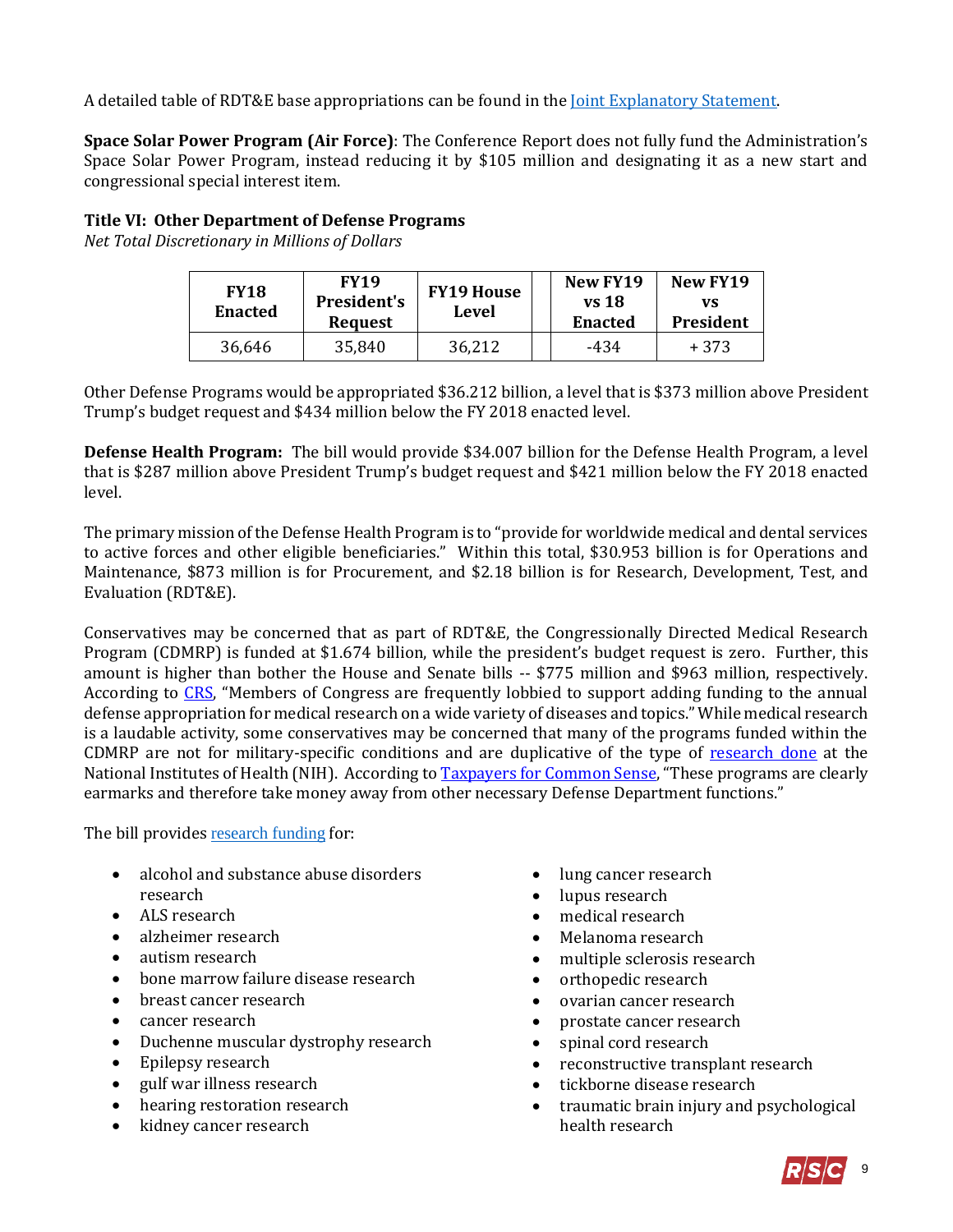- tuberous sclerosis complex research
- vision research
- Global HIV/AIDS prevention
- HIV/AIDS program increase
- Joint warfighter medical research

# **Title VII: Related Agencies**

*Net Total Discretionary in Millions of Dollars*

- Orthotics and prosthetics outcome research
- Chronic pain management
- Trauma clinical research program

| <b>FY18</b><br><b>Enacted</b> | <b>FY19</b><br>President's<br><b>Request</b> | <b>FY19</b><br><b>Conference</b><br>Level | <b>FY19 vs 18</b><br><b>Enacted</b> | FY19 vs<br>President |
|-------------------------------|----------------------------------------------|-------------------------------------------|-------------------------------------|----------------------|
| 1,052                         | 1,053                                        | 1,036                                     | $-15$                               | $-17$                |

The related agencies funded by the bill would be appropriated \$1.036 billion, a level that is \$17 million below President Trump's budget request and \$15 million below the FY 2018 enacted level.

**Classified Programs**: This title would provide for classified programs, including the Director of National Intelligence, the Intelligence Community Management staff, the Central Intelligence Agency (CIA), the Defense Intelligence Agency, the National Reconnaissance Office, the National Security Agency, the National Geospatial-Intelligence Agency, the intelligence services of the Departments of the Army, Navy, Air Force, and the CIA Retirement and Disability fund. The majority of this information is published in the classified annex.

# **Title IX: Global War on Terrorism (GWOT)/Overseas Contingency Operations (OCO)**

*Net Total Discretionary in Millions of Dollars*

| <b>FY18</b><br><b>Enacted</b> | <b>FY19</b><br><b>President's</b><br><b>Request</b> | <b>FY19</b><br><b>Conference</b><br>Level | <b>FY19 vs 18</b><br><b>Enacted</b> | FY19 vs.<br>President |
|-------------------------------|-----------------------------------------------------|-------------------------------------------|-------------------------------------|-----------------------|
| 66,166                        | 68,079                                              | 67,914                                    | $+1.748$                            | $\sim$ ()             |

OCO/GWOT would be appropriated \$67.914 billion, a level that is nearly the same as the President Trump's budget request and \$1.748 billion above the FY 2018 enacted level.

**Personnel**: The bill would provide a total of \$4.660 billion in OCO Military Personnel funding.

**Operations and Maintenance (O&M)**: The bill would provide a total of \$49.478 billion in OCO military O&M funding.

Within this amount, the bill would provide \$1.352 billion for the Counter-ISIL Train and Equip Fund and \$4.920 billion for the Afghanistan Security Forces Fund.

**Procurement**: The bill would provide a total of \$12.627 billion in OCO military Procurement funding.

**Research, Development, Test and Evaluation (RDT&E)**: The bill would provide a total of \$1.193 billion in OCO RDT&E funding.

## **NOTABLE POLICY PROVISIONS:**

**Guantanamo Detainees**:Section 8099 of the bill would prohibit funds to transfer or release any detainee that is not a U.S. citizen or service member into the United States detained at Guantanamo Bay. Section 8100

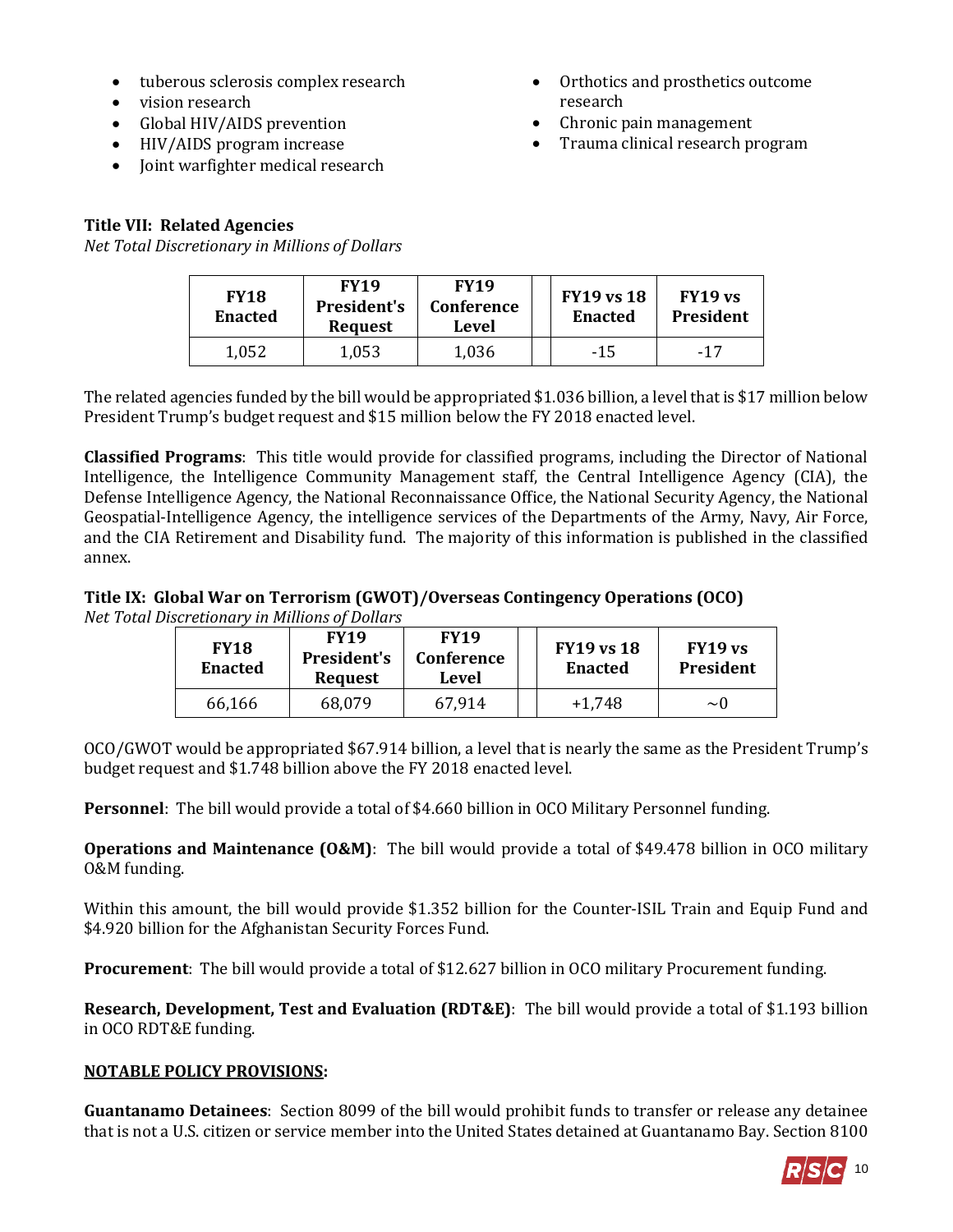of the bill would also prohibit the use of funds to construct, acquire, or modify any facility in the U.S. to house any such individuals, and in Section 8125 prohibit the use of funds to close or transfer the jurisdiction of the Naval Station Guantanamo Bay.

Section 8101 of the bill would also prohibit transferring a detainee to its country of origin, or another foreign country, except in accordance with the restrictions and requirements contained in [Section 1034 of the FY](https://www.congress.gov/114/plaws/publ92/PLAW-114publ92.pdf#page=245)  [2016 NDAA](https://www.congress.gov/114/plaws/publ92/PLAW-114publ92.pdf#page=245) (regarding prior notification) an[d section 1034 of the FY 2017 NDAA](https://www.congress.gov/114/plaws/publ328/PLAW-114publ328.pdf#page=392) (excluding Libya, Somolia, Syria, and Yemen from places detainees may be transferred).

**War Powers Resolution**: Section 8102 of the bill would prohibit the use of funds in contravention of the War Powers Resolution. The bill would also specifically prohibit the use of funds in contravention of the War Powers Resolution in Iraq (Sec. 8116*)* and Syria (Sec. 9018).

**Support for Israel**: Section 8070 of the bill would direct that of appropriated funds, \$500 million be allocated to direct support for Israel, including \$70 million for Iron Dome, \$187 million for Short Range Ballistic Missile Defense, \$80 million for upper-tier missile defense, and \$163 million for the Arrow System Improvement Program.

**Second Amendment Provisions**: Section 8112 of the bill would prohibit funding to implement the U.N. Arms Trade Treaty unless it is ratified by the Senate.

Section 8018 would also prohibit the DOD from demilitarizing or disposing of M–1 Carbines, M–1 Garand rifles, M–14 rifles, .22 caliber rifles, .30 caliber rifles, or M–1911 pistols or to destroy small arms ammunition that is not otherwise prohibited for commercial sale by federal law. Section 8063 generally prohibits transferring any armor piercing ammunition to a nongovernmental entity.

**National Instant Criminal Background Check System**: Section 8105 of the bill would require the Secretary to submit reports regarding the National Instant Criminal Background Check System (NICS).

**Indian Contracts:** Section 8020 of the bill would make \$25 million of appropriated funding available for paying a 5% compensation markup to contractors that are Indian organizations, Indian-owned economic enterprises, native Hawaiians, or subcontract to entities owned and controlled by Indian-owned economic enterprises, or native Hawaiians.

**Indian Housing:** Section 8030 of the bill would direct the Air Force to convey -- for free -- excess Air Force base housing units to Indian located in the States of Nevada, Idaho, North Dakota, South Dakota, Montana, Oregon, Minnesota, and Washington.

**JSTARS:** The House version included a provision that would prohibit the divestment of more than one legacy E–8[C Joint Surveillance Target Attack Radar System \(JSTARS\)](http://www.af.mil/About-Us/Fact-Sheets/Display/Article/104507/e-8c-joint-stars/) aircraft unless the Secretary of the Air Force certifies to the congressional defense committees that funds have been obligated pursuant to a contract award for continuation of the JSTARS recapitalization program. The President's budget request proposes to terminate the JSTARS recapitalization program. The Conference Report does not include this provision.

Th[e Statement of Administration Policy](https://www.whitehouse.gov/omb/statements-of-administration-policy/) disapproved of this provision when included in the House version.

The Joint Explanatory Statement would require the Air Force to submit a report "on a revised [Advanced Battle Management System (AMBS)] plan and execution strategy, updated costs and schedules of each activity within the ABMS plan, and a gap and threat assessment of both the ground moving target indicator and battle management command and control mission areas."

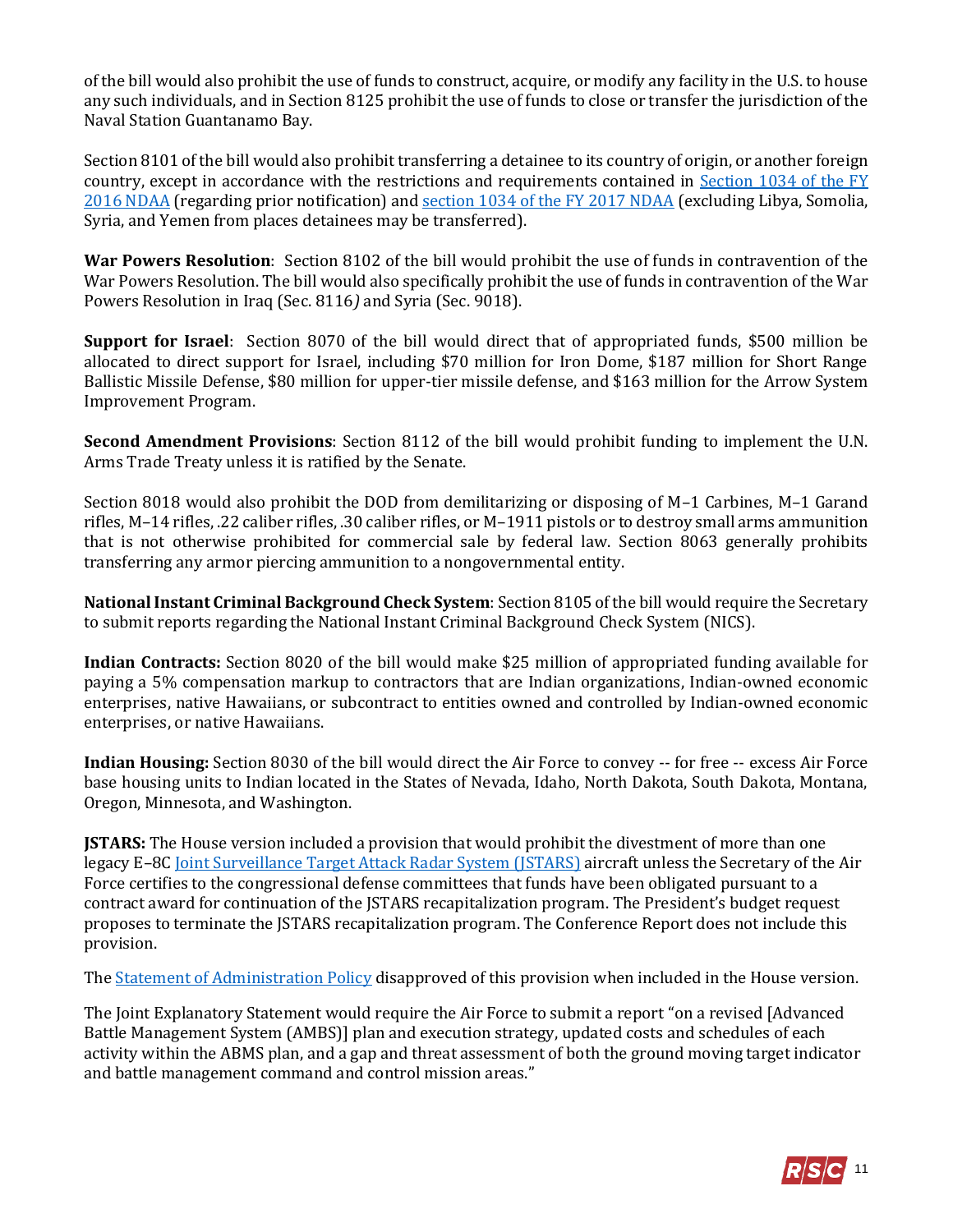**Cloud Computing Services:** The bill would prohibit the DOD from using funds to migrate data to the Joint Enterprise Defense Infrastructure (JEDI) or Defense Enterprise Office Solutions cloud computing services until it submits to Congress a planned budget and strategy.

Th[e Statement of Administration Policy](https://www.whitehouse.gov/omb/statements-of-administration-policy/) took issue with this provision when included in the House version.

**Contract Employees:** Section 8040 of the bill would prohibit the use of funds, with certain exceptions, to transition a DOD function performed by civilian employees to contractor performance unless certain requirements such as cost savings and health insurance benefits are met by the contractor.

**Sexual Assault**: Section 8055 of the bill would allocate \$35 million of funds appropriated by the bill for continued implementation and expansion of the Sexual Assault Special Victims' Counsel Program.

**Ex Gratia Payments**: Section 8106 of the bill would authorize the Secretary to make appropriated amounts available to local military commanders appointed by the Secretary to provide at their discretion ex gratia payments to foreign civilians that are friendly to the United States, as determined by the local military commander, for damage, personal injury, or death that is incident to combat operations of the Armed Forces in a foreign country.

**Azov Battalion**: Section 8130 of the bill would prohibit the use of funds to provide arms, training, or other assistance to the [Azov Battalion.](http://thehill.com/policy/defense/380483-congress-bans-arms-to-controversial-ukrainian-militia-linked-to-neo-nazis)

**Iran Heavy Water:** Section 8131 would prohibit the use of funds to be used to purchase heavy water from Iran.

**Rosoboronexport:** The bill would prohibit funding for contracts, agreements, grants, loans, or other agreements with the Rosoboronexport company unless certain conditions are met, such as a prohibition on Rosoboronexport contracts with Syria and a requirement that the Russian Federation withdraws armed forces from Ukraine. Rosoboronexport is the Russian state sole-source export company for defense and dualuse products.

**Intelligence**: Section 8111 of the bill would prohibit the use of funds for integration of foreign intelligence information unless the information has been lawfully collected and processed during the conduct of authorized foreign intelligence activities and that information pertaining to United States persons shall only be handled in accordance with protections provided in the Fourth Amendment of the United States Constitution as implemented through Executive Order No. 12333.

**FISA**: The bill would prohibit the use of funds for the National Security Agency (NSA) to "conduct an acquisition pursuant to section 702 of the Foreign Intelligence Surveillance Act of 1978 for the purpose of targeting a United States person; or acquire, monitor, or store the contents of any electronic communication of a United States person from a provider of electronic communication services to the public pursuant to section 501 of the Foreign Intelligence Surveillance Act of 1978."

Section 8072 of the bill provides that funds appropriated would be authorized for purposes of section 504 of the National Security Act for 1947 until enactment of the Intelligence Authorization Act for FY 2019.

**BRAC**: Section 8122 of the bill would prohibit the use of funds to propose, plan, or execute a round of Base Realignment and Closure (BRAC). The Trump Administration's [Statement of Administration Policy](https://www.whitehouse.gov/sites/whitehouse.gov/files/omb/saphr2810hr_20170712.pdf) for the House-passed FY 2018 NDAA expressed opposition to language in that bill designed to prohibit a new round of BRAC.

**F-35's to Turkey:** Section 8123 of the bill would prohibit the delivery F-35 aircraft to the Republic of Turkey, except in accordance with section 1282 of the John S. McCain National Defense Authorization Act for Fiscal

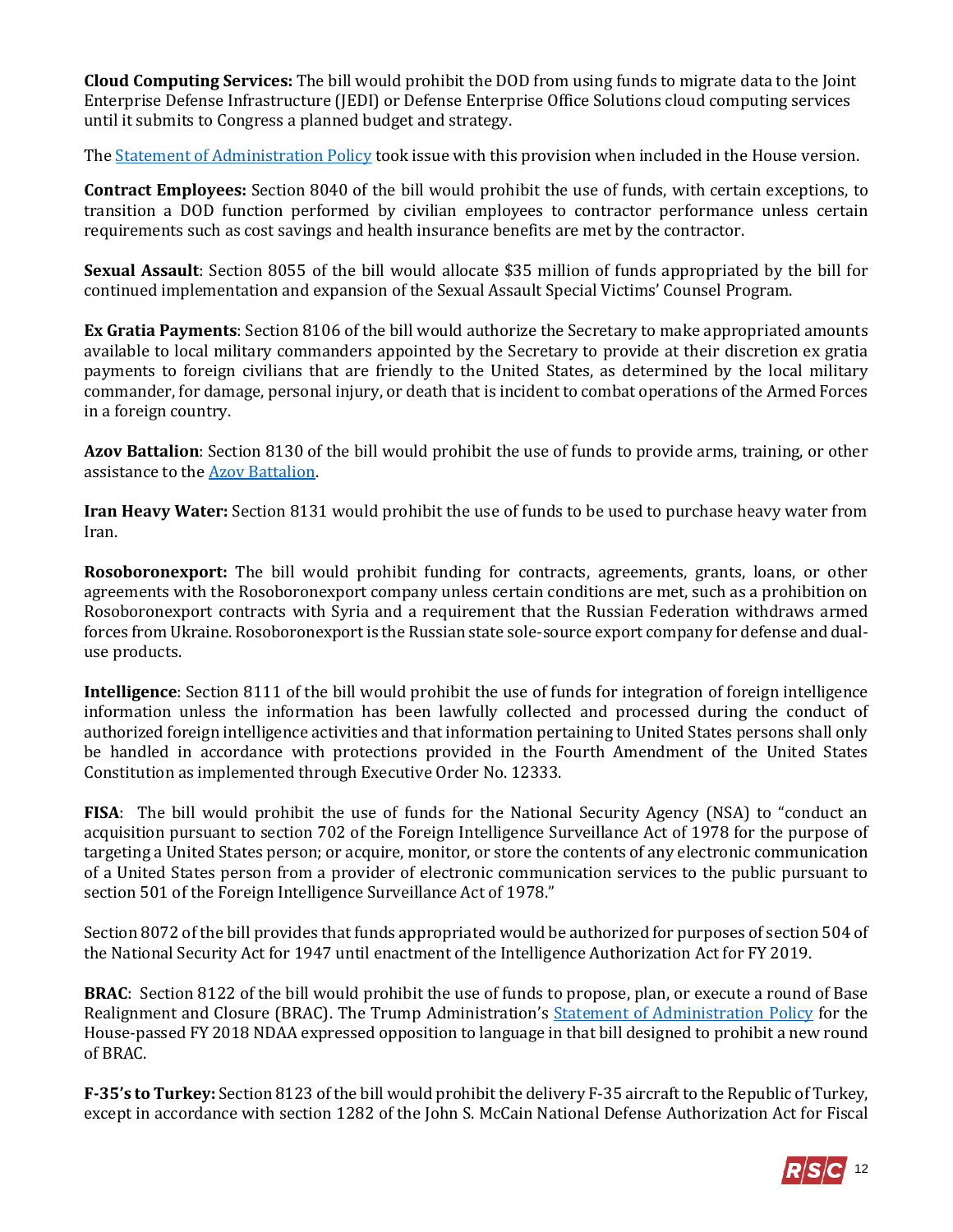Year 2019 (Public Law 115-232) which requires DOD to report on the status of the United States relationship with the Republic of Turkey and Turkey's attempts to purchase an air and missile defense system from Russia.

**Prohibition on Assistance to North Korea and Iran**: Section 8043 of the bill would prohibit funding from being obligated or expended for assistance to the Democratic People's Republic of Korea unless specifically appropriated for that purpose. Section 8139 would do the same with Iran.

**Sale of Tobacco Products**: Section 8034 of the bill would prohibit the sale of tobacco products in military resale outlets below the most competitive price in the local community.

**Grants to the Red Cross and the USO**: Section 8048 of the bill would provide \$20 million for the United Service Organizations (USO) and \$24 million to the Red Cross.

**Stennis Center**: Conservatives may be concerned that Section 8059 of the bill directs that up to \$1 million from Operation and Maintenance, Navy shall be available for transfer to the John C. Stennis Center for Public Service Development Trust Fund. This provision comes from the Senate version. The House bill contained no similar provision.

The Conference Report to H.R. 5895: Energy and Water, Legislative Branch, and Military Construction and Veterans Affairs Appropriations Act, 2019 already provides \$430,000 for the Stennis Center, a level equal to the president's budget request and equal to the FY 2018 enacted level.

The [Stennis Center](http://www.stennis.gov/) is a *legislative branch* program meant to "attract young people to careers in public service." Senator Stennis (D-MS) served from 1947 until 1989. The Conference Report to H.R. 5895 and H.R. 6157 would provide funding for the Center, despite the fact that it has access to other sources of funding. The center was created by Congress in 1988 with an initial funding of \$7.5 million in Special Issue Treasury securities and the center has the ability to draw funding from the interest on these securities.

**Fisher House**:Sec. 8067 of the bill would provide \$10 million for Fisher Houses that provide free housing to the families of wounded warriors while they are receiving hospital treatment. Section 8091 of the bill also allows the transfer of \$11 million from each of three Operation and Maintenance accounts for the Navy, Army, and the Air Force to their central funds established for Fisher Houses and Suites.

Some conservatives may be concerned that this is an appropriation of a specific amount of funding directed to an entity without using a statutory or administrative formula or competitive award process. Some conservatives may believe that this violates the Republican Conference's moratorium on earmarks, if not technically, at least in spirit.

**Nuclear Armed Interceptors:** Section 8075 would prohibit the use of funds for research, development, testing, evaluation, procurement or deployment of nuclear armed interceptors of a missile defense system.

**Protectionism**: Some conservatives may be concerned that the bill included protectionist "buy American" provisions for: supercomputers (Sec. 8049), ball and roller bearings (Sec. 8046)*,* anchors and chains (Sec. 8016)*,* flags (Sec. 8104), carbon, alloy, and armor steel plate (Sec. 8025)*,* and certain ship components for the [TAO Fleet Oiler program](https://www.history.navy.mil/research/library/online-reading-room/title-list-alphabetically/n/navy-john-lewis-class-oiler-shipbulding-program.html#sum) (Sec. 8117).

Section 8038 of the bill requires that all funds made available by the bill to comply with the Buy American Act, and requires the Secretary of Defense to determine whether it should bar any individual from contracting with the Department who has been convicted of fraudulently using a "made in America" label. Further, it states that it is the sense of Congress that the military buy American made products so long as they are merely competitive from a quality, availability, and price standpoint.

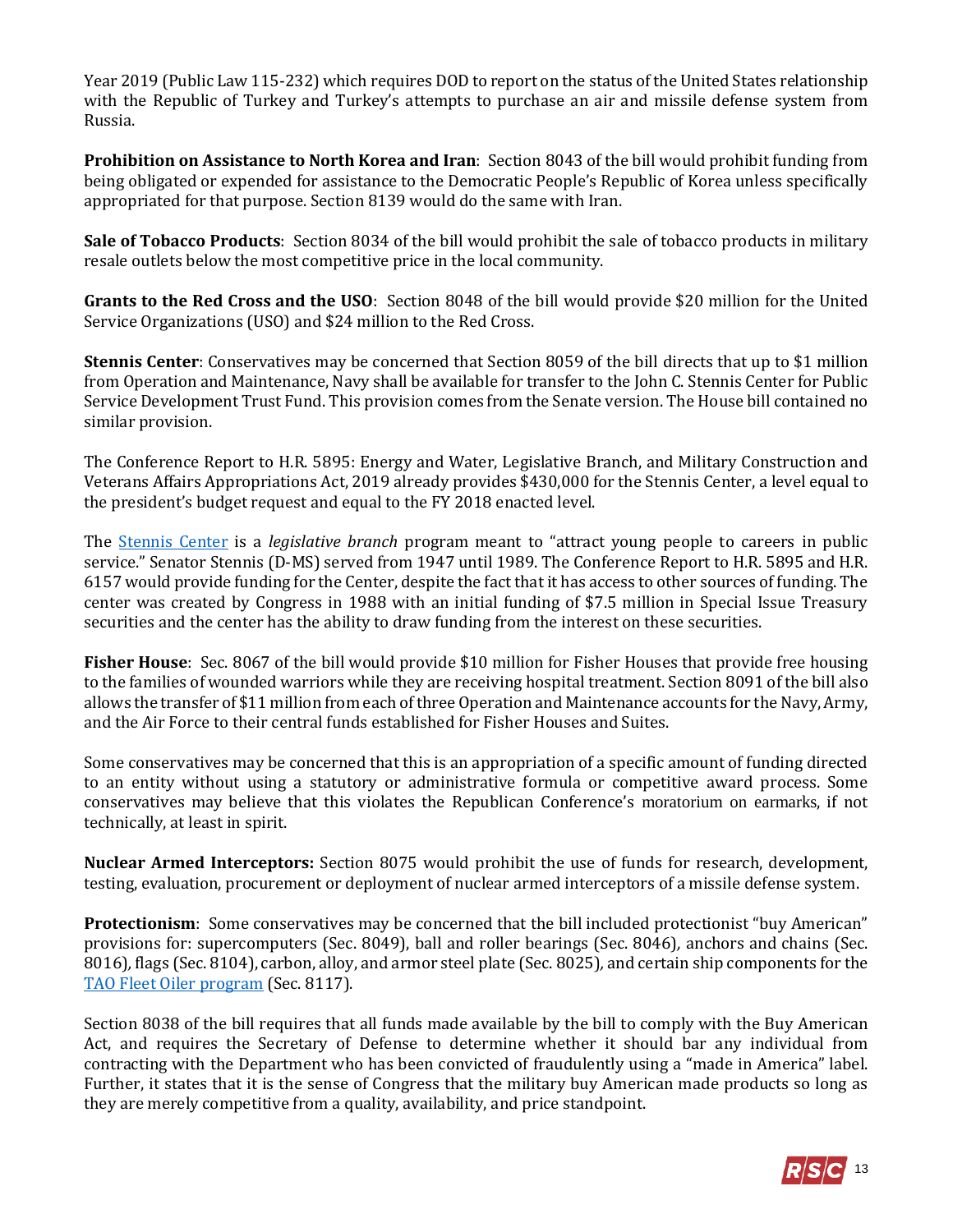**Malt Beverages and Wine:** Section 8017 of the bill would prohibit the funds for the support of procuring malt beverages and wine with nonappropriated funds for resale on a military installation located in the United States unless such malt beverages and wine are procured within that State.

**Expenses for Topless or Nude Entertainment:** Section 8120 of the bill would prohibit use of Government Travel Charge Cards for expenses for gaming or entertainment that includes topless or nude entertainers or participants.

**Army Contracting Command—New Jersey**: The bill would prohibit the use of funds to eliminate, restructure, realign, or make disproportionate personnel reductions at Army Contracting Command—New Jersey sites without 30-day notification to Congress. Picatinny Arsenal is located in New Jersey's 11th Congressional District.

**Captain James A. Lovell Federal Health Care Center**: Some conservatives may be concerned that Section 8095 of the bill designates that up to \$113 million be made available for the operations of the Captain James A. Lovell Federal Health Care Center in North Chicago, Illinois. Some may believe this provision violates the, if not only in spirit, the GOP Conference earmark ban.

**Transfer of Lethal Military Weapons:** Section 8063 of the bill would prohibit the military from transferring to a non-governmental entity ammunition held by the Department of Defense that has a center-fire cartridge or armor penetrating capability, except pursuant to a contract to render the equipment ineffective or manufacture ammunition.

**Bases in Iraq & Afghanistan:** Section 9007 of the bill would prohibit the use of funds to establish a permanent military installation or base in Iraq or Afghanistan, or to exercise control over an Iraqi oil resource.

**Funding Afghan Human Rights Violators:** Section 9022 of the bill would allow funds available for the Afghanistan Security Forces Fund to be used to provide limited training, equipment, and other assistance that would otherwise be prohibited by [10 U.S.C. 362](http://uscode.house.gov/view.xhtml?req=(title:10%20section:362%20edition:prelim)%20OR%20(granuleid:USC-prelim-title10-section362)&f=treesort&edition=prelim&num=0&jumpTo=true) (generally prohibiting funding foreign military units that have committed gross human rights violations) unless, among other things, the Secretary certifies that not doing so would pose a risk or undermine U.S. operations in Afghanistan and the Secretary has sought a commitment from the Government of Afghanistan to take corrective steps.

## **Division B: Departments of Labor, Health & Human Services, and Education, and Related Agencies Appropriations Act, 2019**

Division B would provide a net total of \$179.973 billion in Fiscal Year 2019 discretionary budget authority. Net total base discretionary budget authority that would be provided by the bill -- that is subject to the Budget Control Act (BCA) discretionary spending caps (as increased by the Bipartisan Budget Act of 2018 (BBA18)) – is \$178.076 billion.

| <b>FY18</b><br><b>Enacted</b> | <b>FY19</b><br>President's<br><b>Request</b> | <b>FY19</b><br><b>Conference</b> | <b>FY19 vs 18</b><br><b>Enacted</b> | FY19 vs<br>President |
|-------------------------------|----------------------------------------------|----------------------------------|-------------------------------------|----------------------|
| 177,100                       | 167,483                                      | 178,076                          | +976                                | $+10,593$            |

*Net Total Base Discretionary Budget Authority In Millions of Dollars*

The bill would also provide \$1.897 billion in Program Integrity funding, and \$771 million in 21<sup>st</sup> Century Cures Act funding that would not count against the Budget Control Act (BCA) discretionary spending caps.

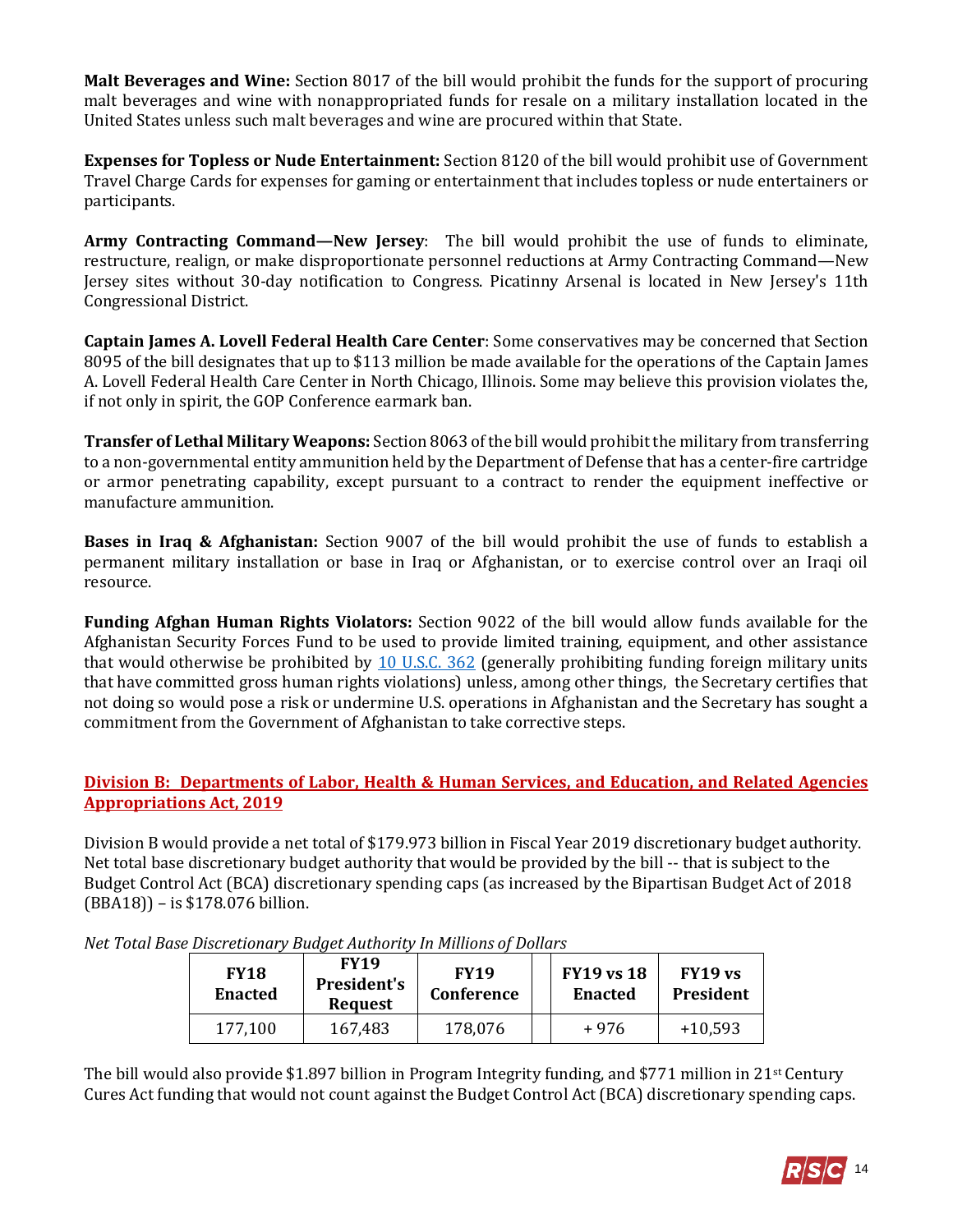The bill would further provide appropriations of \$866.431 billion for [appropriated entitlement](https://fas.org/sgp/crs/misc/R44582.pdf#page=16) programs funded by the bill. Including discretionary funding, the bill would provide for a total of \$1.046 trillion.

**Department of the Labor (DOL):** According to the House Appropriations Committee, the bill would provide \$12.1 billion in discretionary funding for the Department of Labor, approximately \$94.3 million below the enacted FY 2018 level.

**Department of Health and Human Services (HHS):** According to the House Appropriations Committee, the bill would provide \$90.5 billion in discretionary funding for HHS, approximately \$2.3 million above the enacted FY 2018 level.

**Centers for Disease Control and Prevention (CDC)**: The bill would provide a total of \$7.947 billion for the CDC, \$353 billion below the FY 2018 enacted level and \$2.286 billion above the President's budget request.

**National Institutes of Health (NIH)**: The bill would provide a total of \$39.084 billion to the NIH, a level that is \$2 billion above the enacted FY 2019 level and \$4.495 billion above the President's budget request.

**Substance Abuse and Mental Health Services Administration (SAMHSA)**: The bill would provide \$5.742 billion for SAMHSA, a level that is \$583 million above the FY 2018 enacted level and \$2.195 billion above the President's budget request.

**LIHEAP**: The bill would provide \$3.690 billion for the Low Income Home Energy Assistance Program (LIHEAP), a level that is \$50 million above the FY 2018 enacted level.

[President Trump's budget](https://www.whitehouse.gov/wp-content/uploads/2018/02/msar-fy2019.pdf#page=53) would eliminate this program, as would the [RSC budget for FY 2019.](https://rsc-walker.house.gov/sites/republicanstudycommittee.house.gov/files/wysiwyg_uploaded/RSC%20Budget%20FY2019%20-%20Narrative%20-%20FINAL.PDF#page=137) 

**Refugee and Entrant Assistance**: The bill would provide \$1.9905 billion for Refugee and Entrant assistance, a level that is \$40.2 million above the FY 2018 enacted level and \$123 million above the President's budget request. Within this total, \$354 million is for transitional and medical services, \$207 million is for refugee support services, \$1.3 billion is for unaccompanied minors, \$26.7 million is for victims of trafficking and \$14 million is for victims of torture.

**Social Services Block Grant (SSBG)**: The bill would provide \$1.7 billion in mandatory funding to the SSBG.

[The RSC Budget for FY 2019](https://rsc-walker.house.gov/sites/republicanstudycommittee.house.gov/files/wysiwyg_uploaded/RSC%20Budget%20FY2019%20-%20Narrative%20-%20FINAL.PDF#page=106) would eliminate the SSBG.

**Public Health and Social Services Emergency Fund (PHSSEF)**: The bill would provide \$2.02 billion for the PHSSEF, a level that is \$68 million above the FY 2018 enacted level and \$282 million below the President's budget request.

<span id="page-14-0"></span>**Title X Family Planning**: The bill would provide \$286 million in funding for Title X Family Planning, the same level as FY 2018, which is a major source of funding for Planned Parenthood.

To read more about how Congress fund Planned Parenthood through Title X, read this [CRS Report.](https://fas.org/sgp/crs/misc/R45181.pdf) Or see the list of **FY 2018 Title X grants** awarded by HHS in August

The House bill would have eliminated all Title X Family Planning funding. And, [Section 533 of the House bill](https://www.congress.gov/115/bills/hr6470/BILLS-115hr6470rh.pdf#page=174) would have specifically prohibited any funding from reaching Planned Parenthood by designating it as a "prohibited entity." Neither of these prohibitions are present in the Conference Report.

**Medicaid**: The bill provides the appropriation for Medicaid payments to states. [Medicaid is an appropriated](http://www.crs.gov/Reports/R42640#_Toc437857668)  [entitlement](http://www.crs.gov/Reports/R42640#_Toc437857668) that requires the enactment of appropriations bills for funding. For FY 2019, this amount is \$276.236 billion.

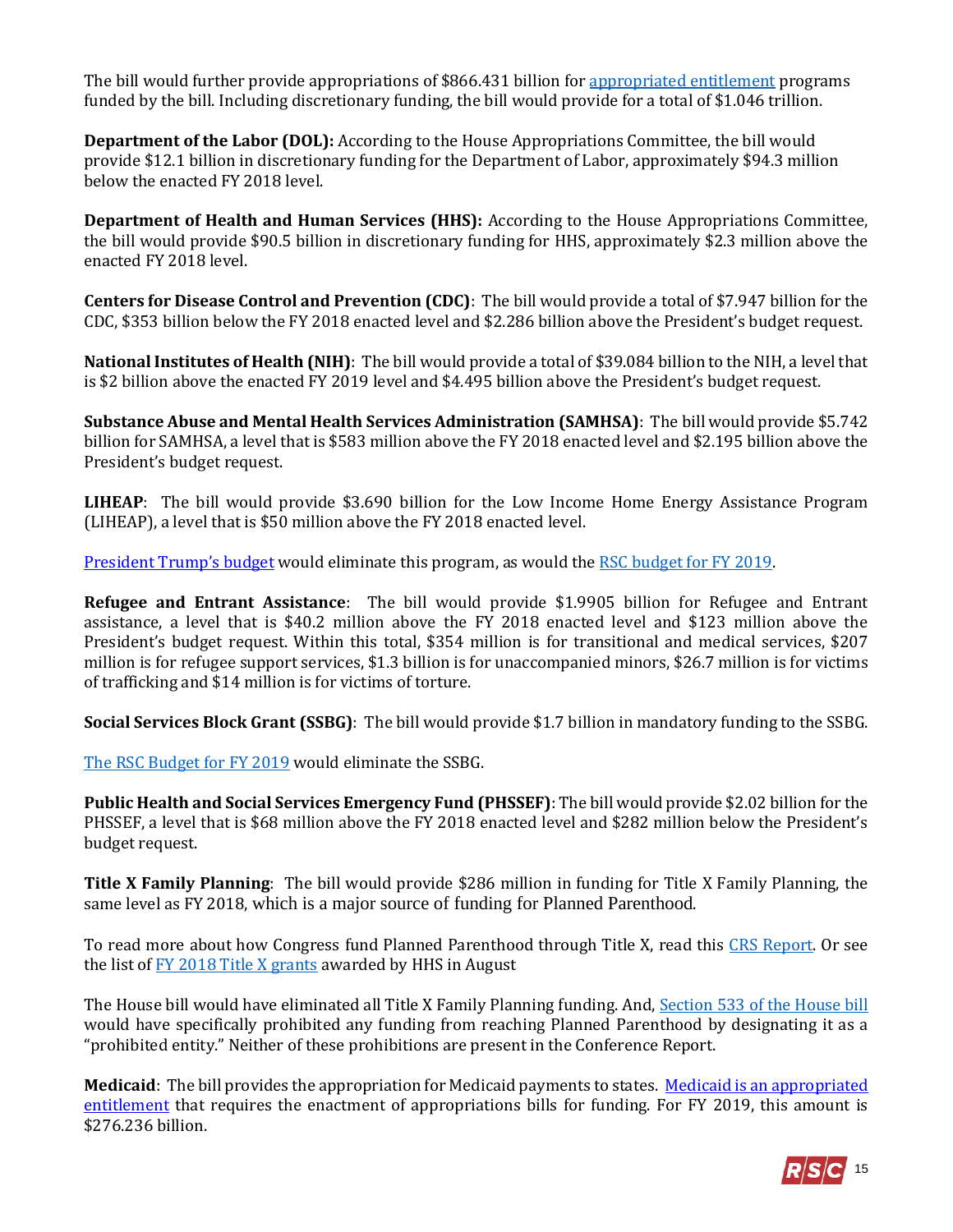[Section 533 of the House bill](https://www.congress.gov/115/bills/hr6470/BILLS-115hr6470rh.pdf#page=174) would have specifically prohibited any funding, including from Medicaid, from reaching Planned Parenthood by designating it as a "prohibited entity." The Conference Report does not include this provisions.

This [GAO report](https://www.gao.gov/assets/700/690490.pdf#page=58) details the \$414.37 million received by Planned Parenthood affiliates in FY 2015 from Medicaid, which is an [appropriated mandatory](https://fas.org/sgp/crs/misc/R44582.pdf#page=16) program funded in annual [Labor-HHS-Education](https://docs.house.gov/billsthisweek/20180910/CRPT-115hrpt952.pdf#page=247) [Appropriations](https://docs.house.gov/billsthisweek/20180910/CRPT-115hrpt952.pdf#page=247) bills.

**Department of Education**: The bill would provide \$71.5 billion for the Department of Education, a level that is \$581 billion above the FY 2018 enacted level.

**Pell Grants**: The bill would provide \$22.475 billion for Pell Grants, the same as for FY 2018. It would also increase the maximum Pell Grant award by \$100 to \$6,195.

**Corporation for Public Broadcasting**: The bill would provide the Corporation for Public Broadcasting with a \$445 million advance appropriation for FY 2021, level funding with FY 2018. [President Trump's budget](https://www.whitehouse.gov/wp-content/uploads/2018/02/msar-fy2019.pdf#page=105) would eliminate this program, as would the [RSC Budget for FY 2019.](https://rsc-walker.house.gov/sites/republicanstudycommittee.house.gov/files/wysiwyg_uploaded/RSC%20Budget%20FY2019%20-%20Narrative%20-%20FINAL.PDF#page=139)

**Corporation for National and Community Service (CNCS)**: The bill would provide \$1 billion for the CNCS, level funding with FY 2017. [President Trump's budget](https://www.whitehouse.gov/wp-content/uploads/2018/02/msar-fy2019.pdf#page=104) would eliminate this program, as would the [RSC](https://rsc-walker.house.gov/sites/republicanstudycommittee.house.gov/files/wysiwyg_uploaded/RSC%20Budget%20FY2019%20-%20Narrative%20-%20FINAL.PDF#page=139)  [Budget for FY 2019.](https://rsc-walker.house.gov/sites/republicanstudycommittee.house.gov/files/wysiwyg_uploaded/RSC%20Budget%20FY2019%20-%20Narrative%20-%20FINAL.PDF#page=139)

#### <span id="page-15-0"></span>**NOTABLE POLICY PROVISIONS**:

Conservatives may be concerned that, as the table below demonstrates, nearly every conservative priority from the House's Labor, HHS, Education Appropriations bill that was not already in current law was left out of the Conference Report, and instead the Conference Report deferred to the Senate position of excluding these items across-the-board.

| <b>Departments of Labor-HHS-Education Appropriations</b>                                                                           |                    |                    |  |  |  |
|------------------------------------------------------------------------------------------------------------------------------------|--------------------|--------------------|--|--|--|
| <b>Comparison</b>                                                                                                                  |                    |                    |  |  |  |
| <b>House</b>                                                                                                                       | <b>Senate</b>      | <u>Conference</u>  |  |  |  |
| <b>Department of Labor</b>                                                                                                         |                    |                    |  |  |  |
| Sec. 408: Prohibits use of funds for<br>NLRB's Joint-employer rule                                                                 | N <sub>0</sub>     | No                 |  |  |  |
| Cuts \$12.9 million for the NLRB                                                                                                   | No - Level funding | No - Level funding |  |  |  |
| Cuts \$67.6 million for the<br>International Labor Affairs Bureau<br>as requested in the budget                                    | No - Level funding | No - Level funding |  |  |  |
| Cuts \$80.6 million for Employment<br>Services Grants                                                                              | No - Level funding | No - Level funding |  |  |  |
| Sec. 103: Prohibits use of funds to<br>buys goods made by forced or<br>indentured child labor (current<br>law)                     | <b>Yes</b>         | Yes (Sec. 103)     |  |  |  |
| <b>Health &amp; Human Services</b>                                                                                                 |                    |                    |  |  |  |
| Sec. 506: Hyde Amendment -<br>Prohibits use of funds for abortions<br>and health coverage that includes<br>abortions (current law) | Yes                | Yes (Sec. 506)     |  |  |  |

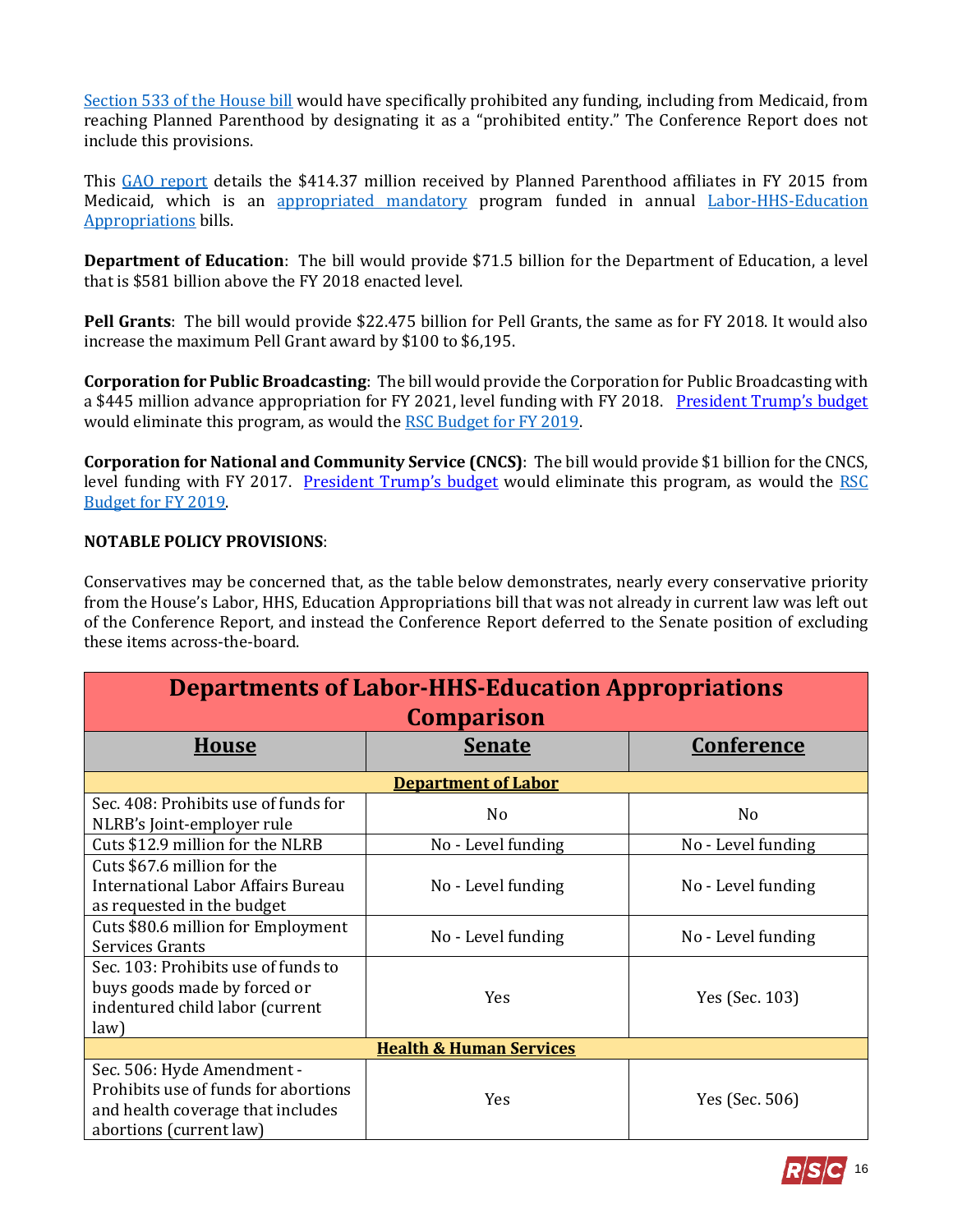| <b>Departments of Labor-HHS-Education Appropriations</b>                                                                                                                                    |                    |                    |  |  |  |
|---------------------------------------------------------------------------------------------------------------------------------------------------------------------------------------------|--------------------|--------------------|--|--|--|
| <b>Comparison</b>                                                                                                                                                                           |                    |                    |  |  |  |
| <b>House</b>                                                                                                                                                                                | <b>Senate</b>      | <b>Conference</b>  |  |  |  |
| Sec. 227: Prohibits use of funding to<br>carry out the Title X Family<br>Planning program                                                                                                   | No - Level funding | No - Level funding |  |  |  |
| Sec. 507: Weldon Amendment -<br>Prohibits federal agencies from<br>discriminating against providers<br>that don't perform abortions<br>(current law)                                        | Yes                | Yes (Sec. 507)     |  |  |  |
| Sec. 508: Prohibits the use of funds<br>for certain embryo research<br>(current law)                                                                                                        | Yes                | Yes (Sec. 508)     |  |  |  |
| Sec. 532: Prohibit use of funds to<br>support research using aborted<br>fetal tissue                                                                                                        | No                 | N <sub>0</sub>     |  |  |  |
| Sec. 533: Prohibits funding for<br><b>Planned Parenthood</b>                                                                                                                                | No                 | No                 |  |  |  |
| Sec. 534: Conscience Protection Act<br>of 2018                                                                                                                                              | No                 | N <sub>0</sub>     |  |  |  |
| Sec. 537: Aderholt-Kelly<br>Amendment: prohibits<br>discriminating against a child<br>welfare service that refuses to<br>provide services based on religious<br>beliefs or moral conviction | No                 | N <sub>o</sub>     |  |  |  |
| <b>Eliminates Teen Pregnancy</b><br><b>Prevention Grants</b>                                                                                                                                | No - Level funding | No - Level funding |  |  |  |
| Sec. 527: Prohibits the use of funds<br>to implement, administer, enforce,<br>or further any provision of<br>Obamacare                                                                      | N <sub>0</sub>     | N <sub>0</sub>     |  |  |  |
| Sec. 528: Prohibits use of funds for<br>Obamacare Marketplace<br>"Navigators" program                                                                                                       | No                 | No                 |  |  |  |
| Sec. 211: Prohibits funding for<br>Obamacare risk corridors (current<br>law)                                                                                                                | Yes                | Yes (Sec. 221)     |  |  |  |
| Page 76: Prohibits collecting fees<br>from exchange health plans to<br>operate insurance exchanges                                                                                          | No                 | N <sub>0</sub>     |  |  |  |
| Sec. 209: Defunds Medicare<br>Advantage if the Secretary denies<br>an entity participation because of<br>its refusal to support abortions<br>(current law)                                  | Yes                | Yes (Sec. 209)     |  |  |  |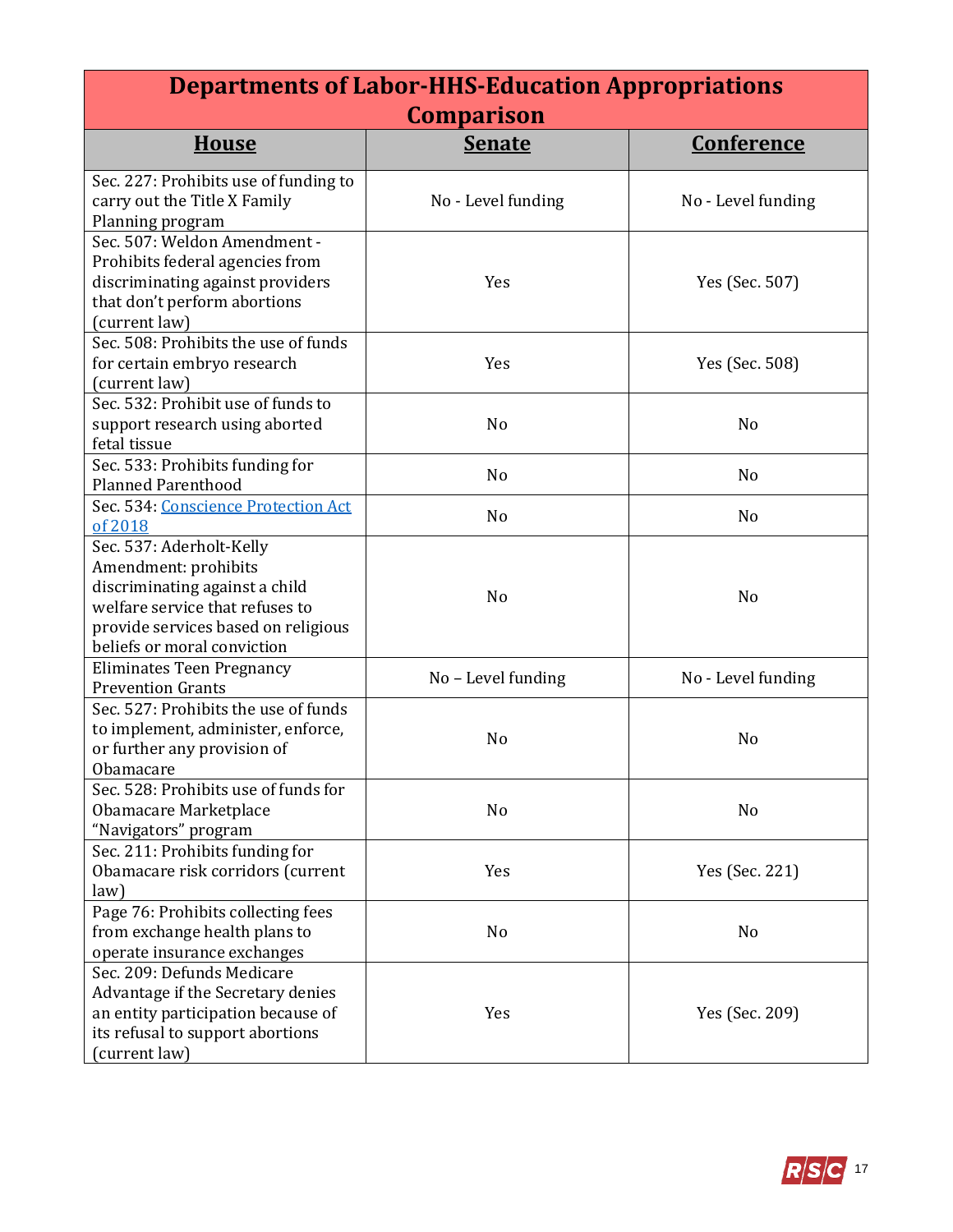| <b>Departments of Labor-HHS-Education Appropriations</b>                                                                    |                    |                         |  |  |  |
|-----------------------------------------------------------------------------------------------------------------------------|--------------------|-------------------------|--|--|--|
| <b>Comparison</b>                                                                                                           |                    |                         |  |  |  |
| <b>House</b>                                                                                                                | <b>Senate</b>      | <u>Conference</u>       |  |  |  |
| Sec. 210: Dickey Amendment -<br>Prohibits use of funds to advocate<br>or promote gun control (current<br>law)               | Yes                | Yes (Sec. 210)          |  |  |  |
| <b>Establishes the "Infectious Diseases</b><br>Rapid Response Reserve Fund,"<br>with \$325 million                          | No                 | Yes, with \$50 million. |  |  |  |
| Sec. 509: Prohibit use of funding for<br>activity to legalize drugs or<br>controlled substances (current law)               | Yes                | Yes (Sec. 509)          |  |  |  |
| Sec. 520: Prohibits the use of funds<br>for the purchase of syringes or<br>sterile needles (current law)                    | Yes                | Yes (Sec. 529)          |  |  |  |
| Sec. 229: Prohibits use of funds for<br>Monograph Programme of the<br><b>International Agency for Research</b><br>on Cancer | N <sub>o</sub>     | N <sub>o</sub>          |  |  |  |
| Eliminates CDC Climate Change<br>program                                                                                    | No - Level funding | No - Level funding      |  |  |  |
| Eliminates Regional Partnership<br>Grants                                                                                   | No - Level funding | No - Level funding      |  |  |  |
| Eliminates Kinship Navigator<br>Grants                                                                                      | No - Level funding | No - Level funding      |  |  |  |
| Eliminates Project AWARE State<br>Grants                                                                                    | No - Level funding | No - Level funding      |  |  |  |
| Eliminates funding for Screening,<br>Brief Intervention, Referral, and<br>Treatment                                         | No - Level funding | No - Level funding      |  |  |  |
| <b>Eliminates Health Careers</b><br><b>Opportunity Program</b>                                                              | No - Level funding | No - Level funding      |  |  |  |
| <b>Education</b>                                                                                                            |                    |                         |  |  |  |
| Sec. 308: Allows Department of<br>Education to make payments to<br>colleges for servicing Perkins loans                     | No                 | Yes (Sec. 308)          |  |  |  |
| Sec. 309: Provides student loan<br>deferment for borrowers receiving<br>cancer treatment                                    | No                 | Yes (Sec. 309)          |  |  |  |
| Sec. 310: Federal Student Aid<br>Performance targets to get a<br>performance bonus                                          | No                 | No                      |  |  |  |

## **Family Reunification Provisions:**

Some conservatives may be concerned the bill includes authorizing language related to the separation of families of illegal immigrants detained at the border without including important provisions from the House L-HHS Appropriations bill that would actually provide a legislative solution to the problem.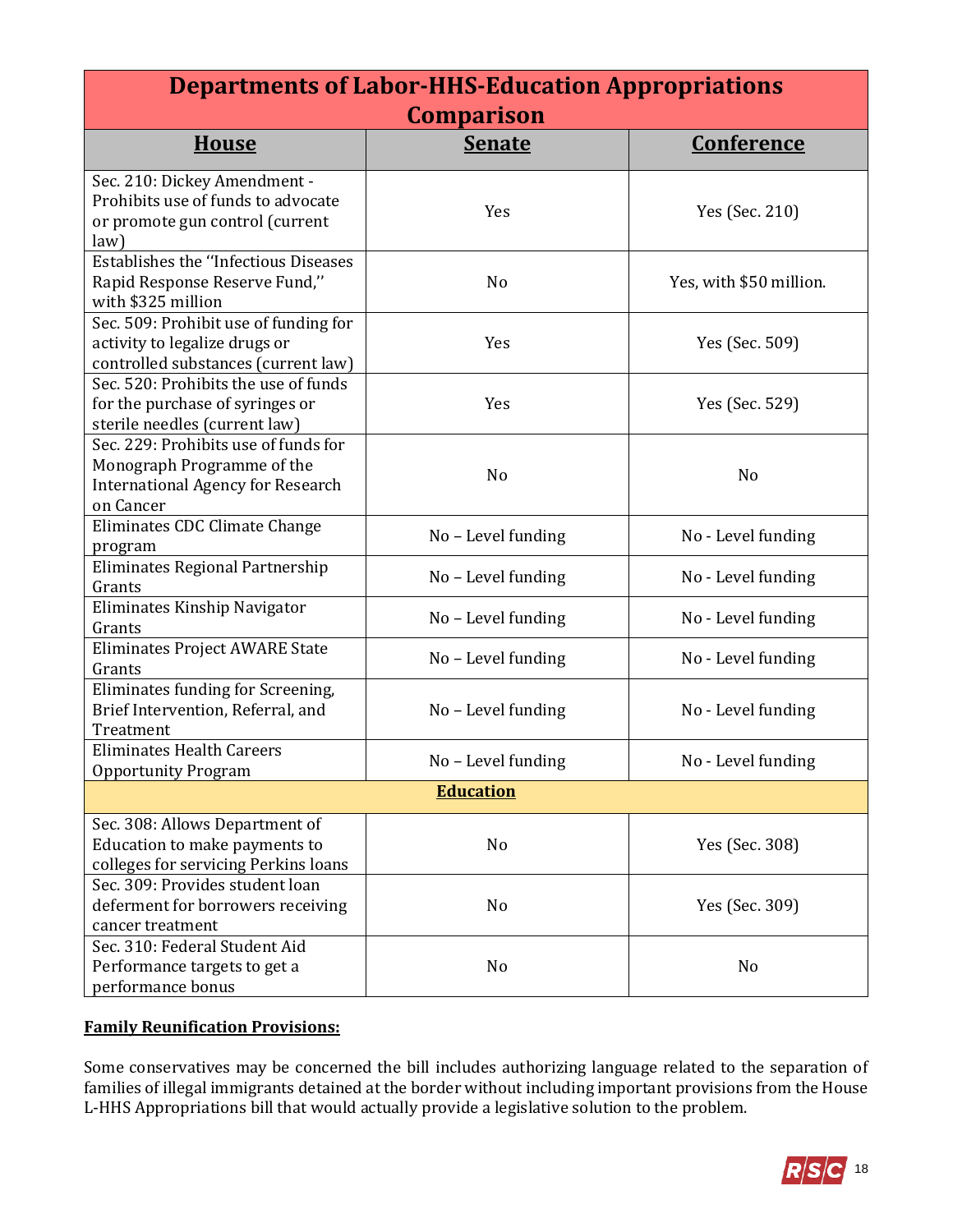Some conservatives may be concerned that family separations related to the Trump Administration upholding the law through a **Zero-Tolerance policy** are being addressed through the appropriations process at this time while the Department of Health and Human Services is currently engaged in legal action and in activities to address the separation of families.

In July, the Trump administration announced a [Tri-Department process for Stage II of Family Reunification.](https://www.hhs.gov/sites/default/files/UAC-Tri-Department-Process.pdf) The plan detailed steps HHS, DHS and DOJ are undertaking to reunite the children over the age of five and parents that are class members in Ms. L v. ICE by July 26, 2018. Stage I addressed children under the age of five, with reunification to be completed by July 12.

Sec 232. This section would permit HHS to accept donations from the private sector, nongovernmental organizations (NGOs) and groups independent of the federal government for the care of unaccompanied alien minors under the care of the Office of Refugee Resettlement.

Sec. 233. This section would require the Secretary of HHS to submit a report to Congress detailing a plan to promptly facilitate the reunification of minor children in the custody of the Office of Refugee Resettlement (ORR) with their families. The plan would be required to include those children with parents no longer located in the United States as well as th[e potential class members](http://www.latimes.com/local/lanow/la-me-judge-immigration-20180626-story.html) in [Ms. L v. ICE.](http://www.abajournal.com/news/article/court_filing_says_trump_administration_gives_families_only_one_choice) The plan would also be required to include what steps the administration has taken to locate parents no longer in the USA and to reunify those parents with their children. It would further include information regarding how many parents are ineligible for reunification and the reasons why, the number of children in ORR custody with deported parents that have been reunited with either their parents or a family member or sponsor, the number of children still in ORR custody. It must also include information regarding procedures following allegations of child sexual abuse, an estimation of FY 2018 expenditure and anticipated expenditures for FY 2019.

If HHS misses the deadline for submission of the plan, HHS would not be permitted to obligate funds from the "[Nonrecurring expenses fund](https://www.gpo.gov/fdsys/pkg/PLAW-110publ161/pdf/PLAW-110publ161.pdf#page=346)," except for projects highlighted in the joint explanatory statement of this legislation.

Sec. 234. This section would prohibit funds made available by this legislation from being used to prevent Members of Congress from entering facilities in the US used for housing unaccompanied alien children, for the purpose of conducting oversight.

However, the bill does not include a provision that would address the Flores Settlement, a legal settlement entered into by the Clinton Administration and amended by the Obama Administration that requires the transfer of unaccompanied minor children in CBP custody to the HHS Office of Refugee Resettlement. Through the Trump Administration's policy of zero tolerance for illegal border crossing, all adults apprehended will be prosecuted for the violation. Because children are not transferred to the care of the U.S. Marshalls as their parents make their way through the criminal justice system, a number of children are separated from their families as they can only presently remain in the care of DHS for 20 days under the terms of the Flores Settlement. The Department of Health and Human Services and the Department of Homeland Security have issued a notice of proposed rulemaking that may address issues surrounding the Flores Settlement regarding the care and custody of alien minors.

Language addressing the Flores Settlement and the requirement to release minors from DHS custody after a prescribed time period was included in the House L-HHS bill. The [Securing America's Future Act](https://rsc-walker.house.gov/sites/republicanstudycommittee.house.gov/files/wysiwyg_uploaded/RSC_Legislative_Bulletin_H.R._4760_Securing_America_s_Future_Act_June_20_2018.pdf) and the [Border Security and Immigration Reform Act](https://rsc-walker.house.gov/sites/republicanstudycommittee.house.gov/files/wysiwyg_uploaded/RSC_Legislative_Bulletin_HR_6136_Border_Security_and_Immigration_Reform_Act_June_20_2018.pdf) both included fixes for the Flores Settlement, neither obtained the requisite number of votes.

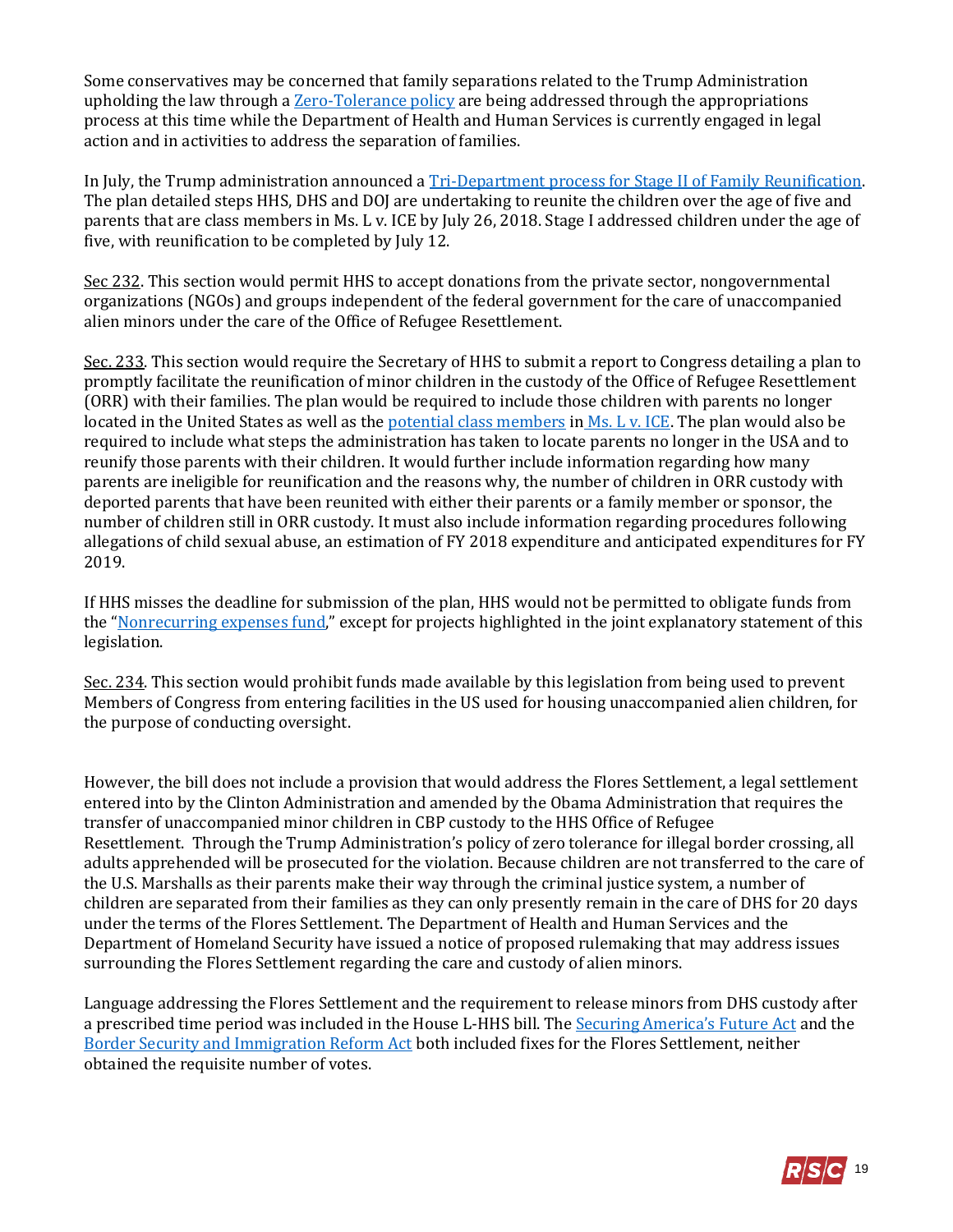Some conservatives may also be concerned that the bill also fails to include other important legislative fixes related to the child separation issue, such a reforms to the asylum system that serves as a magnet for illegal immigration by families.

## **Division C: Continuing Appropriations Act, 2019**

#### **Discretionary Funding Extension**

The CR component of the bill would extend to December 7, 2018, discretionary spending at the levels, rate for operations, and under authority and conditions provided in [H.R. 1625, the FY 2018 Omnibus](https://gallery.mailchimp.com/d4254037a343b683d142111e0/files/76c0375e-2eb8-4d0b-bf88-5f0b5d018eae/RSC_Legislative_Bulletin_FY_2018_Omnibus_UPDATED_FINAL.pdf) for those departments and agencies not funded under either Division A (Department of Defense Appropriations), Division B (Labor, HHS, and Education Appropriations), or [H.R. 5895](https://gallery.mailchimp.com/d4254037a343b683d142111e0/files/62ee4526-43bf-4352-8a26-e708427e8d61/LB_Minibus_EW_Leg_MilCon_FY19_Conference_Report_FINAL.pdf) (Energy & Water, Legislative Branch, and MilCon-VA). Funding provided by the FY 2018 Omnibus is currently set to expire after September 30, 2018.

#### **Spending Anomalies**

The bill contains a number of spending anomalies – provisions that enumerate exceptions to the duration, amount, or purposes for which those funds may be used for certain appropriations accounts or activities.

**Biomass Crop Assistance (BCAP):** The bill would negate a provision from the FY 2018 Omnibus that prohibited carrying out the **Biomass Crop Assistance Program.** Th[e RSC Budget](https://rsc-walker.house.gov/sites/republicanstudycommittee.house.gov/files/wysiwyg_uploaded/RSC%20Budget%20FY2019%20-%20Narrative%20-%20FINAL.PDF#page=89) would eliminate BCAP.

**Immigration Extensions:** The bill would extend through December 7, 2018, the "Immigration Extensions" provided in Title II of [Division M of the FY 2018 Omnibus.](https://www.congress.gov/115/bills/hr1625/BILLS-115hr1625enr.pdf#page702) 

Additionally, the bill would allow the Secretary of Homeland Security to increase the number of H-2B visas above the cap "by not more than the highest number of H–2B nonimmigrants who participated in the H–2B returning worker program in any fiscal year in which returning workers were exempt from such numerical limitation" upon the determination that "the needs of American businesses cannot be satisfied in fiscal year 2018 with United States workers who are willing, qualified, and able to perform temporary nonagricultural labor".

**PILT:** Th[e Payments in Lieu of Taxes \(PILT\) program](https://www.doi.gov/pilt) would be extended for the remainder of FY 2019.

**Child Nutrition Programs:** The bill would provide that funds appropriated for demonstration projects to develop and test methods of providing access to food for children in urban and rural areas during the summer months when schools are not in regular session to be expended at a rate necessary to ensure that the program can be fully operational by May, 2019.

**National Bio and AgroDefense Facility**: The bill would provide an additional \$42 million (on an annualized basis) for the National Bio and Agro-Defense Facility in Manhattan, Kansas. Some conservatives may believe that this provisions violates to House GOP Conference rule prohibiting earmarks, at least in spirit. It also would provide \$15 million in transfer authority.

**Violence Against Women Reauthorization Act (VAWA):** The bill would extend VAWA through December 7, 2018.

On March 7, 2013, President Obam[a signed](https://www.justice.gov/tribal/violence-against-women-act-vawa-reauthorization-2013-0) th[e Violence Against Women Reauthorization Act](http://rsc.walker.house.gov/files/2013LB/LBS_47_VAWAReauthorization_02272013.pdf) to continue the provision of assistance to victims of domestic and sexual violence through grant funding through the end of FY 2018. The legislation divided conservatives, including several changes to the original legislation, such as extending protections to individuals based on sexual orientation and gender identity. The reauthorization

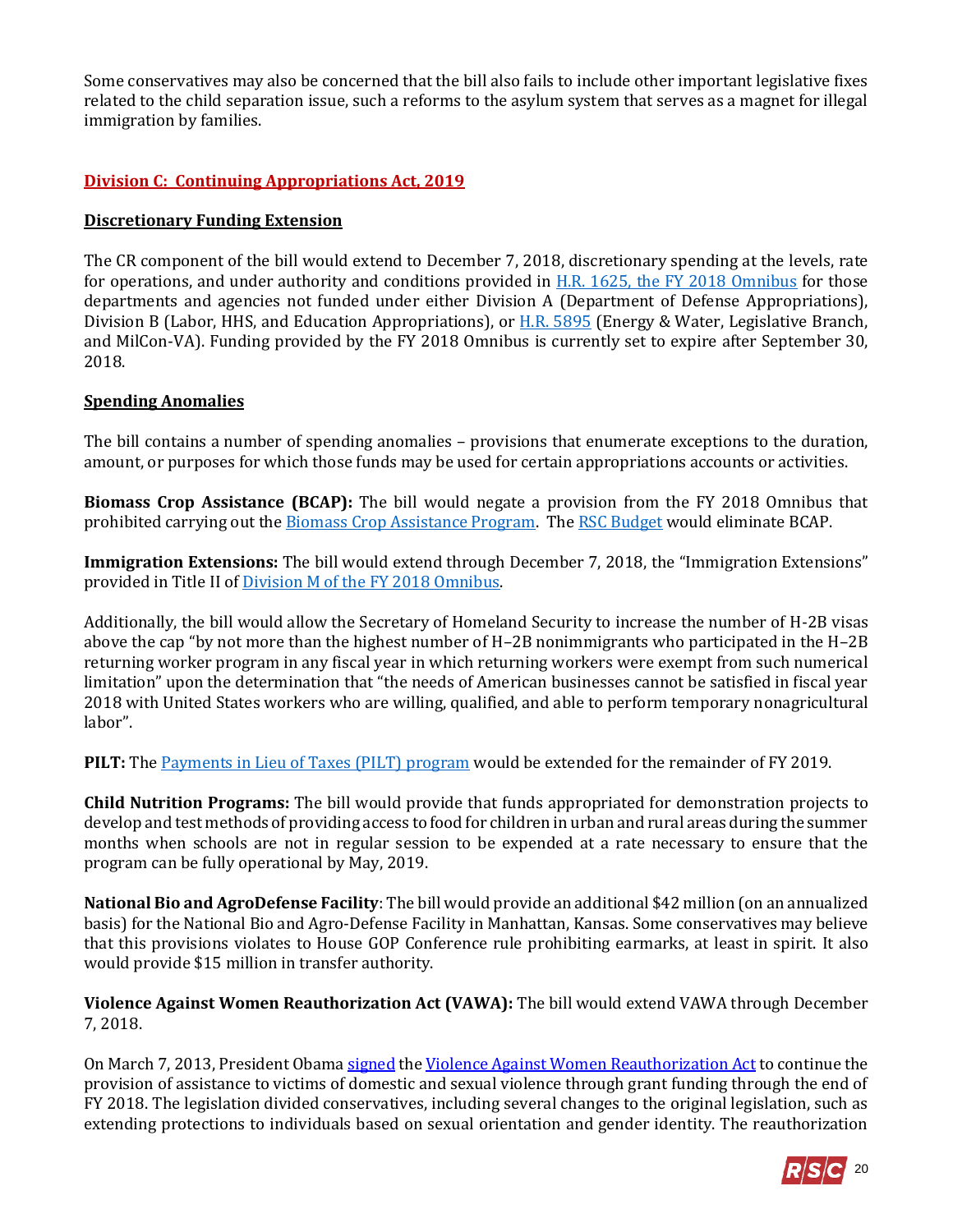also included a provision allowing American Indian women who endure assault on reservations perpetrated by non-American Indian individuals to pursue justice in Tribal Courts.

The FY 2018 Omnibus appropriated \$492 million for the Office on Violence Against Women. The President's FY 2019 budget requests \$485.5 million for the Office. In its [Blueprint for Balance,](http://www.heritage.org/budget-and-spending/report/blueprint-balance-federal-budget-fiscal-year-2018) the Heritage Foundation called for a complete elimination of VAWA grants, arguing that these services are better funded at the local level and [that](http://budgetbook.heritage.org/administration-of-justice/eliminate-violence-women-act-grants/) "using federal agencies to fund the routine operations of domestic violence programs that state and local governments could provide is a misuse of federal resources and a distraction from concerns that are truly the province of the federal government."

**Small Business Loans:** The bill would allow funding provided for Small Business Administration (SBA) loans to be expended at a rate to accommodate demand for those loans.

**Disaster Relief Fund:** The bill would allow funding provided for FEMA's Disaster Relief Fund -- \$7.901 billion total, and \$7.366 billion for major disasters declared pursuant to the Stafford Act on an annualized basis -- to be expended at a rate necessary to carry out disaster response and recovery activities under the Stafford Act.

According to the [Speaker's office](https://www.speaker.gov/general/update-hurricane-florence-relief-first-action-next-week), as of September 20, the federal government's Disaster Relief Fund totals \$24.8 billion.

**Recreational Fees:** The bill would extend the authorization through the end of FY 2019 for certain public land recreational use fees authorized under the [Federal Lands Recreation Enhancement Act.](http://uscode.house.gov/view.xhtml?path=/prelim@title16/chapter87&edition=prelim)

**Federal Insecticide, Fungicide, and Rodenticide Act:** The bill would extend through December 7, 2018, certain registration and fees provisions of the Federal Insecticide, Fungicide, and Rodenticide Act and Federal Food Drug and Cosmetic Act.

**Temporary Assistance for Needy Families (TANF):** The TANF program would be extended through December 7, 2018.

## **OUTSIDE GROUPS**

#### **Opposition**

[Club for Growth](https://www.clubforgrowth.org/key-votes/key-vote-alert-no-on-fy19-defense-labor-hhs-cr-bill-hr-6157/) (**Key Vote No**) [Heritage Action](https://heritageaction.com/key-vote/key-vote-no-on-cromnibus-h-r-6157-house) (**Key Vote No**) [FreedomWorks](http://fw-d7-freedomworks-org.s3.amazonaws.com/KVN_9_18_2018_CR%252FMinibus_H.R._6157.pdf) (**Key Vote No**) [March for Life](http://marchforlifeaction.org/2018/09/13/appropriations-bill/) [Family Research Council](file://///us.house.gov/hcfs/rscrc/Alexa%20Walker/Coalition%20letters/Appropriations/FRC%20House%20Score%20Letter%20re%20LHHS%20DOD%20Conf%20Report%209.13.18.pdf) [Coalition to Reduce Spending](https://mailchi.mp/spendingwatchdogs/the-worst-idea-yet?e=2b5c8c5688)

## **COMMITTEE ACTION:**

The Conference Report reconciles the House and Senate-passed versions of H.R. 6157. It was reported by the Conference Committee on September 13, 2018.

The House passed H.R. 6157, which included only the House's Department of Defense Appropriations Act, 2019 on June 28, 2018 by [359 -](http://clerk.house.gov/evs/2018/roll313.xml) 49. The House never considered its Committee-reported Labor, Health & Human Services, Education, and Related Agencies Appropriations Act, 2019.

The Senate passed its version of H.R. 6157, which included both the Senate's Department of Defense Appropriations Act, 2019 and Labor, Health & Human Services, Education, and Related Agencies Appropriations Act, 2019 on August 23, 2018 by  $85 - 7$ .